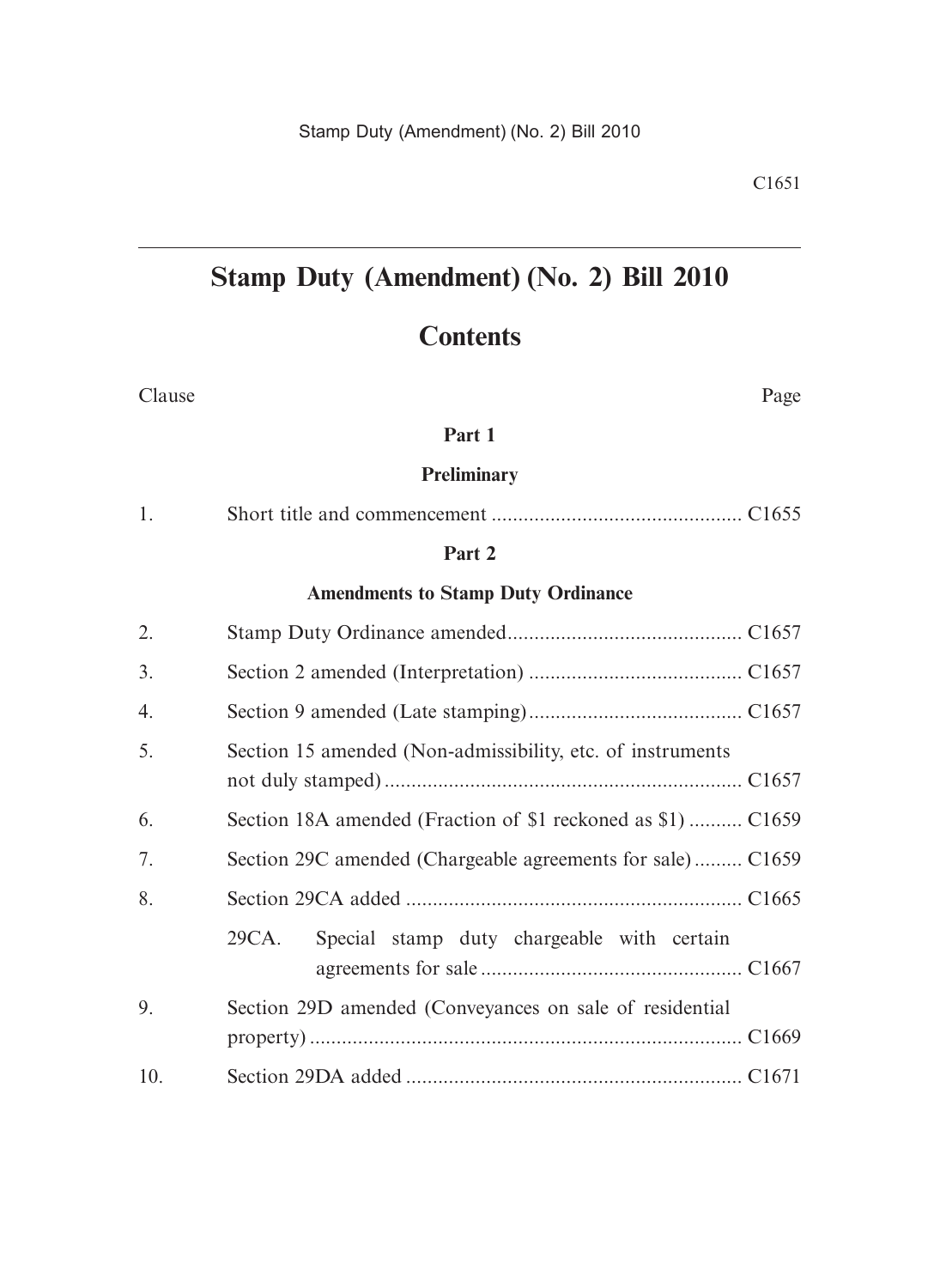| Clause                                                                | Page                                                      |  |  |  |  |
|-----------------------------------------------------------------------|-----------------------------------------------------------|--|--|--|--|
|                                                                       | Special stamp duty chargeable with certain<br>29DA.       |  |  |  |  |
| 11.                                                                   |                                                           |  |  |  |  |
| 12.                                                                   | Section 45 amended (Relief in case of conveyance from one |  |  |  |  |
| 13.                                                                   |                                                           |  |  |  |  |
|                                                                       | 68.<br>Transitional provision for Stamp Duty              |  |  |  |  |
| 14.                                                                   |                                                           |  |  |  |  |
|                                                                       | Part 3                                                    |  |  |  |  |
| <b>Amendments to Stamp Duty (Specification of Instruments) Notice</b> |                                                           |  |  |  |  |
| 15.                                                                   | Stamp Duty (Specification of Instruments) Notice          |  |  |  |  |
| 16.                                                                   |                                                           |  |  |  |  |
|                                                                       | Part 4                                                    |  |  |  |  |
|                                                                       | <b>Consequential Amendment</b>                            |  |  |  |  |
| 17.                                                                   |                                                           |  |  |  |  |
| 18.                                                                   |                                                           |  |  |  |  |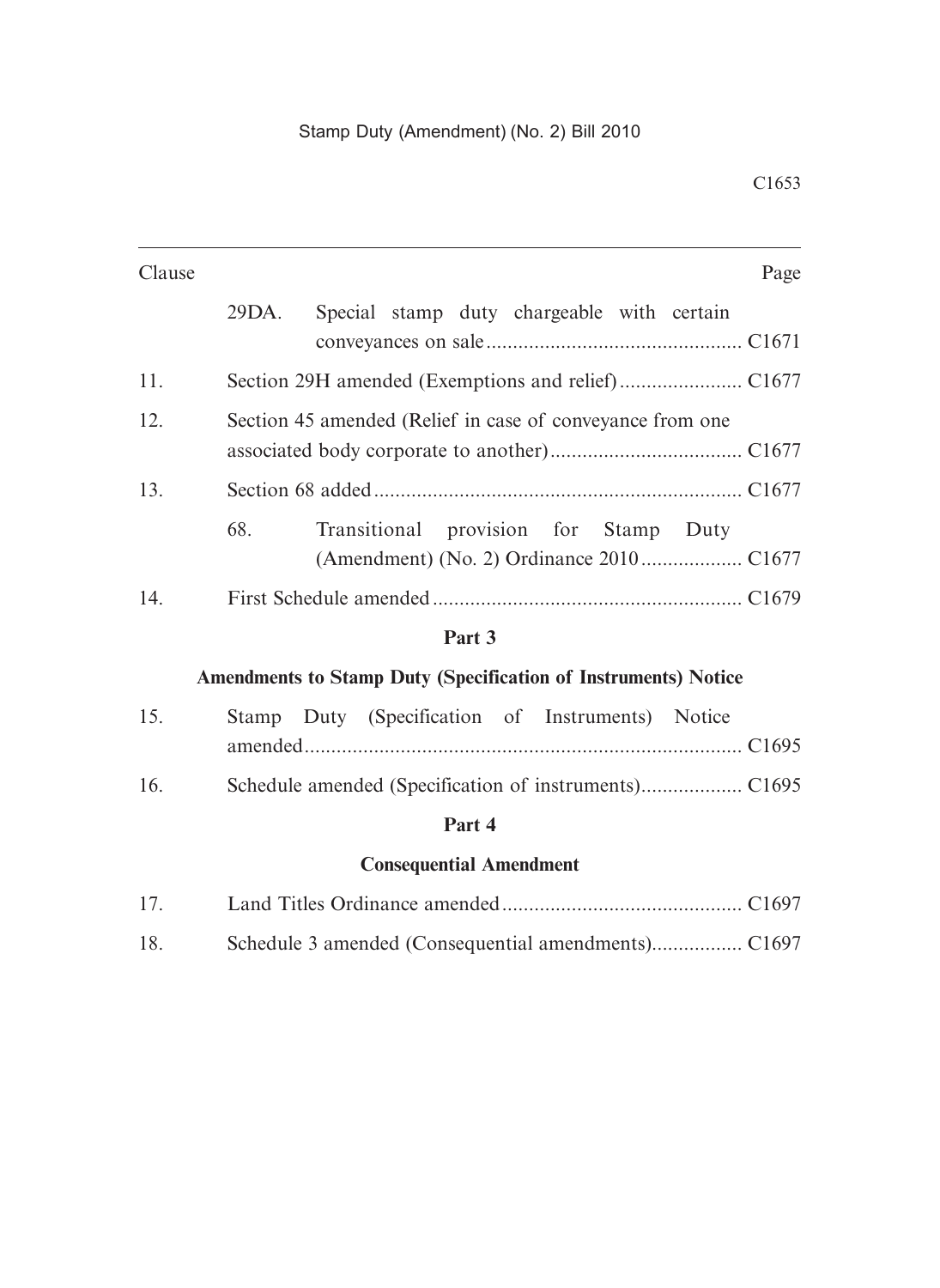# A BILL

# To

Amend the Stamp Duty Ordinance to impose a special stamp duty on certain transactions of residential property if those transactions occur within 24 months after the property has been acquired, and to cancel the existing arrangements under the Ordinance for the deferral of payment of stamp duty chargeable with certain agreements for sale of residential property.

Enacted by the Legislative Council.

# **Part 1**

# **Preliminary**

#### **1. Short title and commencement**

- (1) This Ordinance may be cited as the Stamp Duty (Amendment) (No. 2) Ordinance 2010.
- (2) Subject to subsection (3), this Ordinance is deemed to have come into operation on 20 November 2010.
- (3) Sections 5, 7(10) and (11), 17 and 18 come into operation on the day on which this Ordinance is published in the Gazette.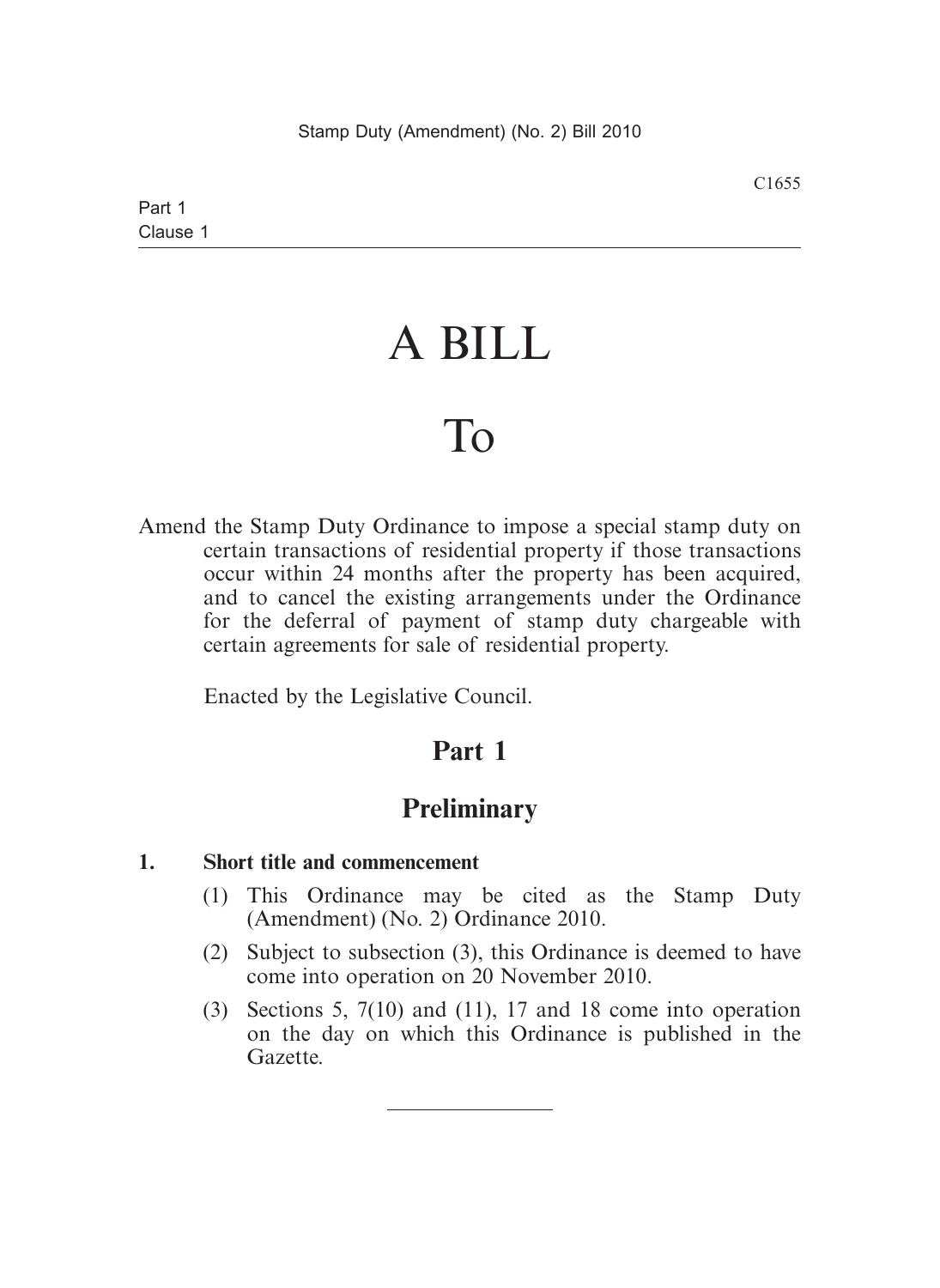# **Part 2**

# **Amendments to Stamp Duty Ordinance**

# **2. Stamp Duty Ordinance amended**

The Stamp Duty Ordinance (Cap. 117) is amended as set out in sections 3 to 14.

# **3. Section 2 amended (Interpretation)**

(1) Section 2(1), definition of *stamp duty*, after "Ordinance"—

**Add**

"and includes additional stamp duty chargeable under section 13(10) and special stamp duty".

(2) Section 2(1), after definition of *recognized stock market*—

**Add**

"*special stamp duty* (額外印花稅) means special stamp duty chargeable under head  $1(1AA)$  or  $(1B)$  in the First Schedule;".

# **4. Section 9 amended (Late stamping)**

Section 9(1), before "before or within"—

**Add**

"under section 5(1)".

# **5. Section 15 amended (Non-admissibility, etc. of instruments not duly stamped)**

(1) Section 15(3)(a)—

**Repeal**

"or is endorsed under section 29C(13)(a)".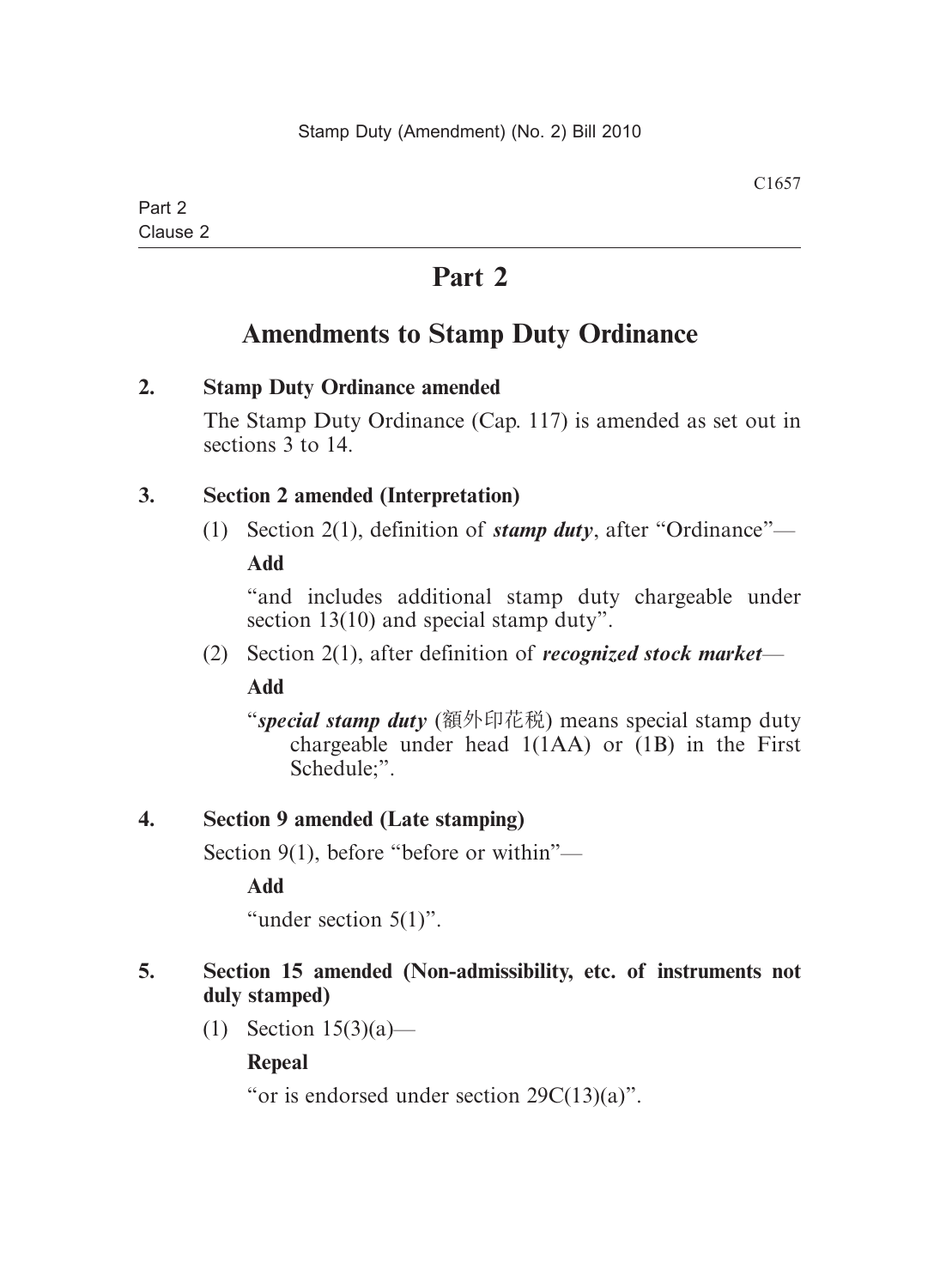(2) After section  $15(4)$ —

# **Add**

"(5) The amendment made by section  $5(1)$  of the Stamp Duty (Amendment) (No. 2) Ordinance 2010 ( of 2010) (*amending section*) does not apply in respect of a chargeable agreement for sale within the meaning of section 29A(1) that was entered into before the date of commencement of the amending section, and subsection (3)(a) as in force immediately before that date applies to the agreement as if that amendment had not been made.".

# **6. Section 18A amended (Fraction of \$1 reckoned as \$1)**

Section 18A—

# **Repeal**

", additional stamp duty".

# **7. Section 29C amended (Chargeable agreements for sale)**

(1) Section 29C—

# **Repeal subsection (2)**

# **Substitute**

- "(2) A chargeable agreement for sale is chargeable with stamp duty even if—
	- (a) it does not contain the matters specified in section  $29B(5)$ ; or
	- (b) it has not been executed by all persons who are required by section 29B(1) to execute it,

or both, but the Collector may refuse to stamp the agreement.".

(2) Section 29C(3)—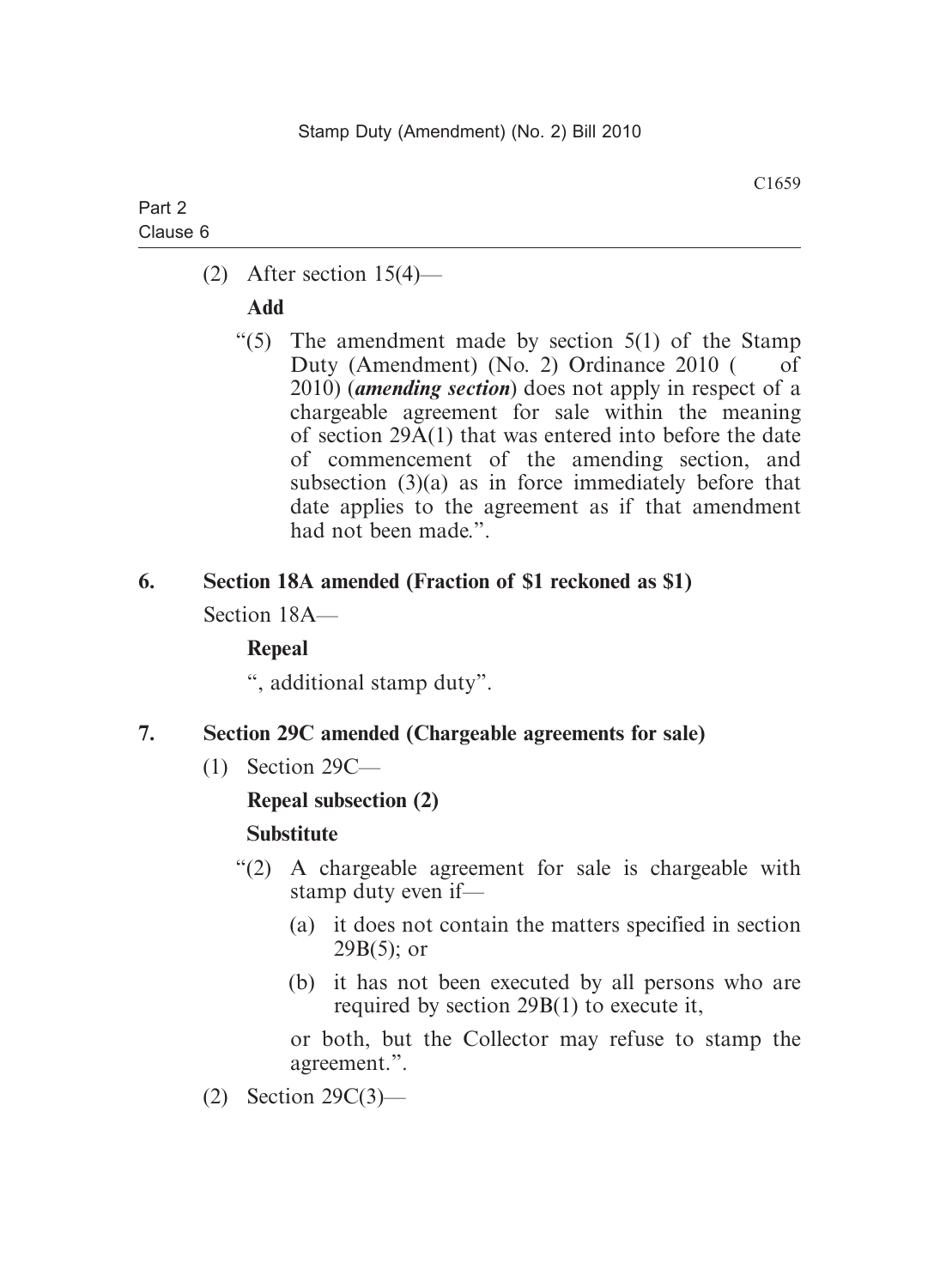everything after "head 1(1A)"

#### **Substitute**

"and (1B) in the First Schedule and to section 29F) each agreement is chargeable with stamp duty.".

(3) Section 29C(4)—

# **Repeal**

everything after "head 1(1A)"

# **Substitute**

"and (1B) in the First Schedule and to section 29F) each agreement is chargeable with stamp duty.".

(4) Section 29C(5)—

# **Repeal**

"section 29D(4) or  $(5)$ "

# **Substitute**

"sections  $29D(4)$  or (5) and  $29DA(4)$  or (5)".

(5) Section 29 $C(5A)(a)$ , after "head  $1(1A)$ "—

# **Add**

"or  $(1B)$ ".

(6) Section  $29C(5A)(b)$ —

# **Repeal**

everything after "subsection"

#### **Substitute**

"(5AA), despite paragraph (a), the agreement continues to be regarded as an agreement for sale to which head 1(1A) and (1B) in the First Schedule applies.".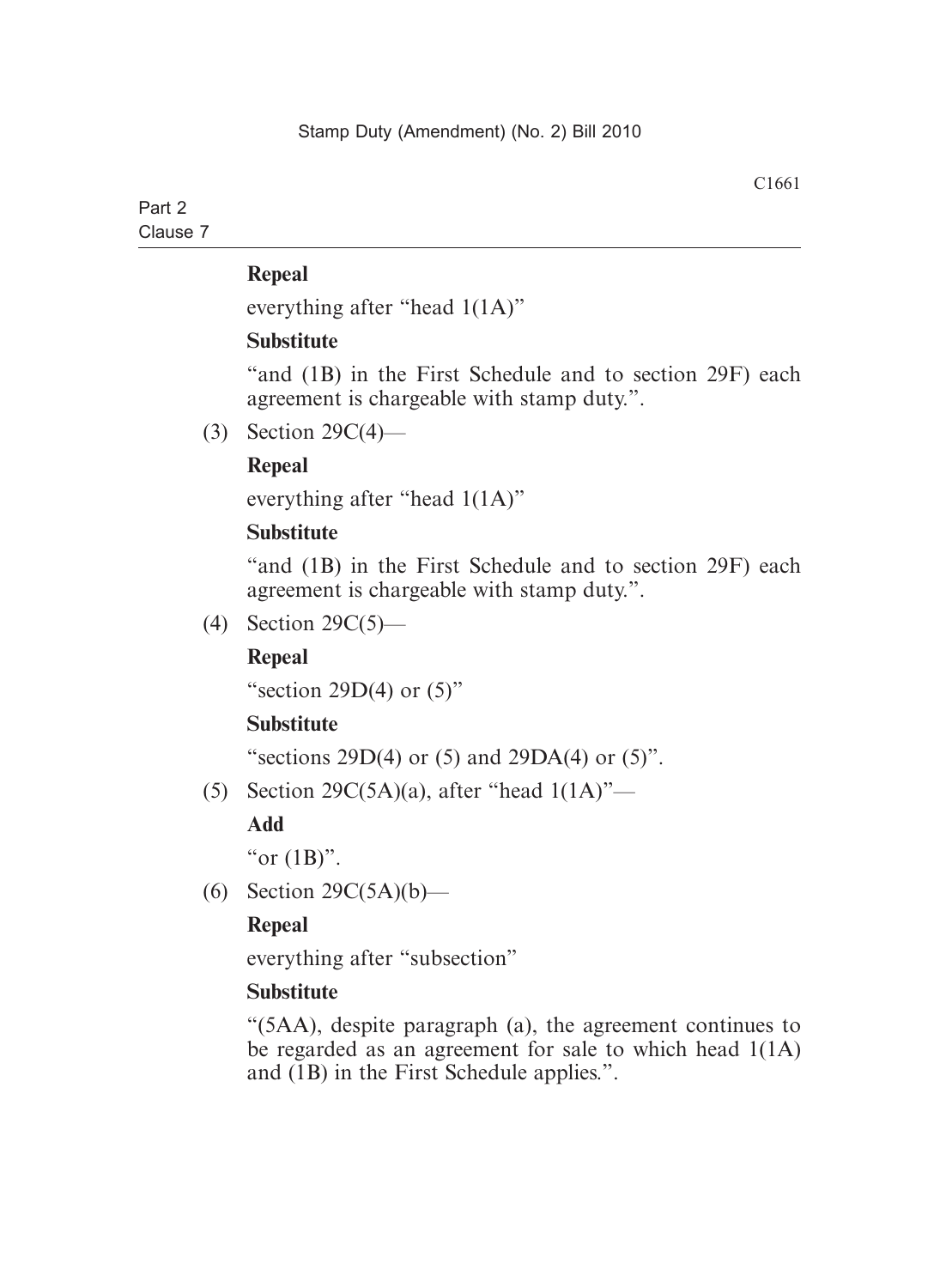(7) After section 29C(5A)—

#### **Add**

- "(5AA) In relation to an agreement for sale made in respect of any residential property (*first agreement*), there is occurrence of a specified event if—
	- (a) another agreement for sale is made by the purchaser under the first agreement in which the purchaser makes a nomination or gives a direction that—
		- (i) transfers, or gives a power to transfer, any benefit of the purchaser in respect of the property or any part of the property under the first agreement; or
		- (ii) authorizes another person to take a conveyance of the property or any part of the property or to execute such a conveyance in favour of a third party,

other than a nomination made, or a direction given, in favour of a person who is to be a trustee for the purchaser in respect of the property or the part of the property, or in favour of a person who is a parent, spouse or child of the purchaser, whether or not also in favour of the purchaser; or

- (b) another agreement for sale is made for the sale of the property or any part of the property—
	- (i) between the vendor under the first agreement and a party introduced, directly or indirectly, to the vendor by the purchaser under the first agreement; or
	- (ii) under the direction of or upon the request of the purchaser.".
- (8) Section 29C(5B)—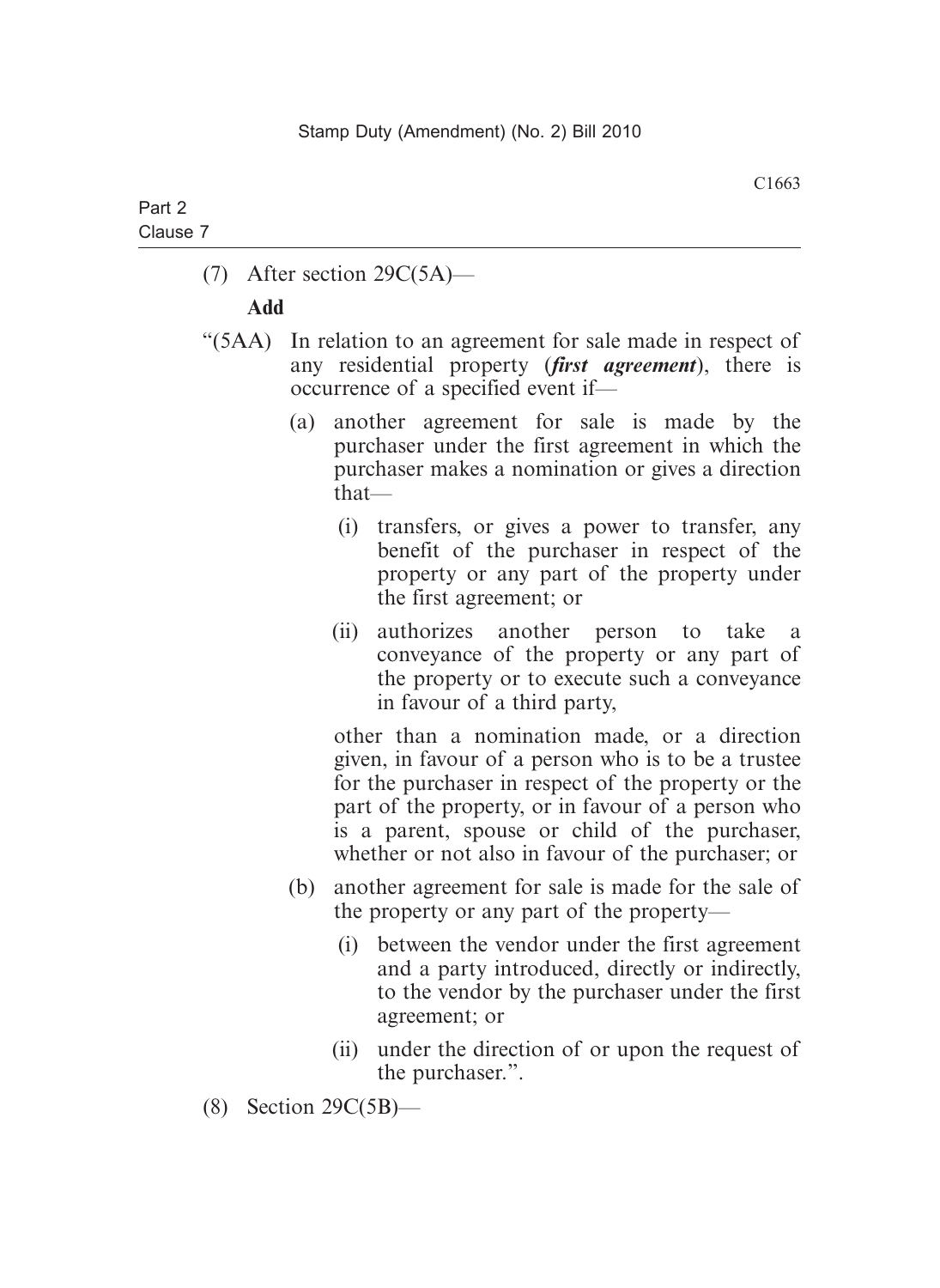# **Repeal paragraph (a) Substitute**

- "(a) Subject to paragraph (b), if any monies have been paid under this Ordinance, whether by way of stamp duty or penalty, in respect of an agreement for sale as an agreement for sale to which head 1(1A) or (1B) in the First Schedule applies, but the agreement is under subsection (5A)(a) not regarded as an agreement for sale to which that head applies, the Collector must refund the monies paid.".
- (9) Section 29C(10)—

# **Repeal**

"for the consideration".

(10) Section 29C—

# **Repeal subsections (11), (12) and (13).**

(11) At the end of section 29C—

# **Add**

"(16) The amendments made by section  $7(10)$  of the Stamp Duty (Amendment) (No. 2) Ordinance  $2010$  ( of 2010) do not apply in respect of a chargeable agreement for sale that was entered into before the date of commencement of that section, and subsections  $(11)$ ,  $(12)$  and  $(13)$  as in force immediately before that date apply to the agreement as if those amendments had not been made.".

# **8. Section 29CA added**

After section 29C—

**Add**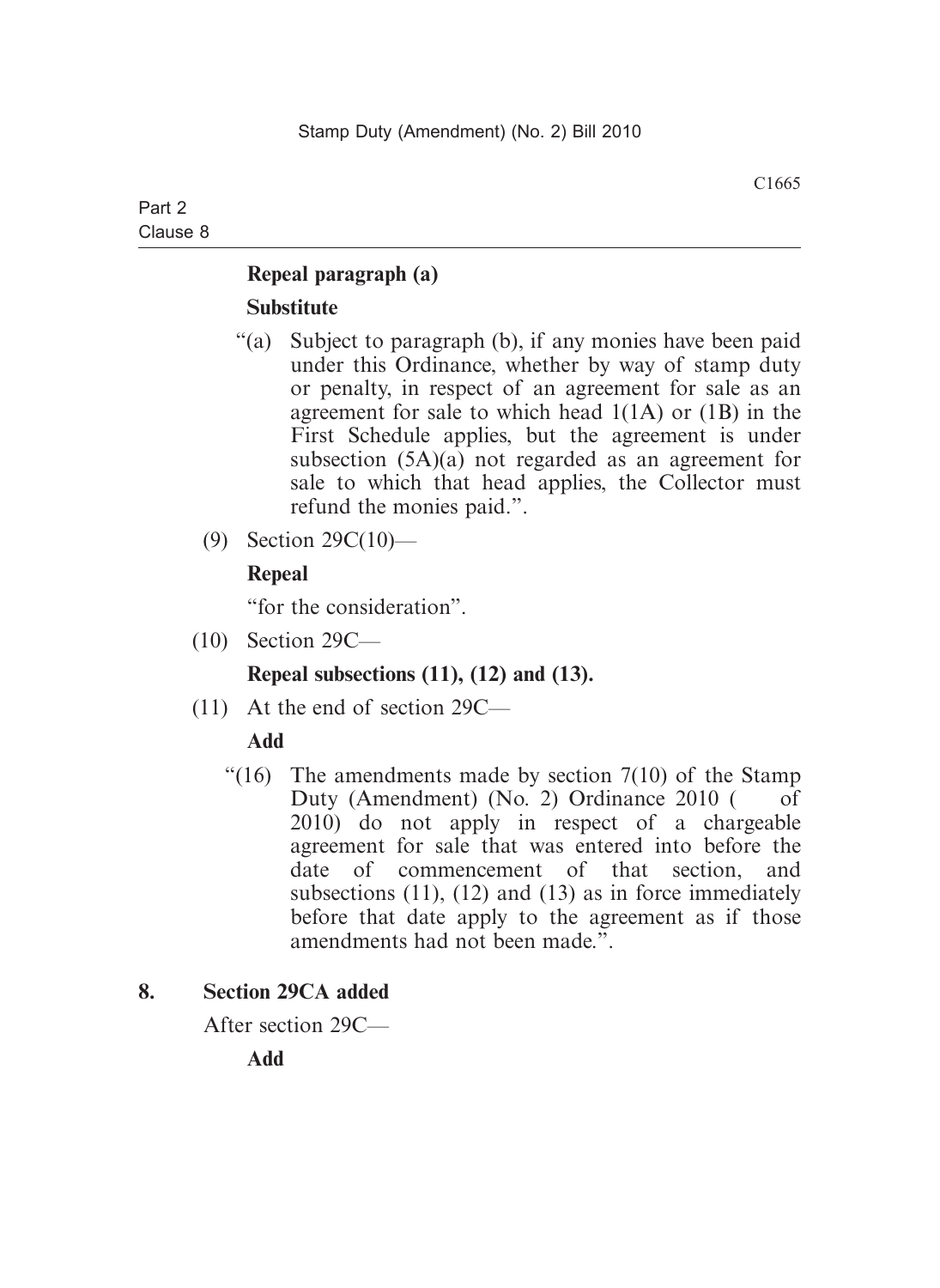# Part 2

#### Clause 8

# "**29CA. Special stamp duty chargeable with certain agreements for sale**

- (1) Head 1(1B) in the First Schedule applies to a chargeable agreement for sale of any residential property acquired on or after 20 November 2010 by the vendor under the agreement.
- (2) A chargeable agreement for sale is chargeable with special stamp duty under head 1(1B) in the First Schedule if the residential property concerned is disposed of within a period of 24 months beginning on the day on which the vendor under the agreement acquired the property.
- (3) If only part of the residential property is acquired within the 24-month period, special stamp duty is chargeable only by reference to that part.
- (4) For the purposes of this section and head 1(1B) in the First Schedule, and subject to subsection (5), a person acquires any residential property when equitable ownership or legal ownership of the property is passed to the person (whichever occurs first).
- (5) If a person acquires any residential property under a will, the law of intestacy or right of survivorship, the date of acquisition by the person is the date on which the deceased person concerned acquired the property.
- (6) For the purposes of this section and head 1(1B) in the First Schedule, a person disposes of any residential property when equitable ownership or legal ownership of the property passes from the person to another person (whichever occurs first).
- (7) Head 1(1B) in the First Schedule does not apply to a chargeable agreement for sale if the purchaser under the agreement is a parent, spouse or child of the vendor under the agreement.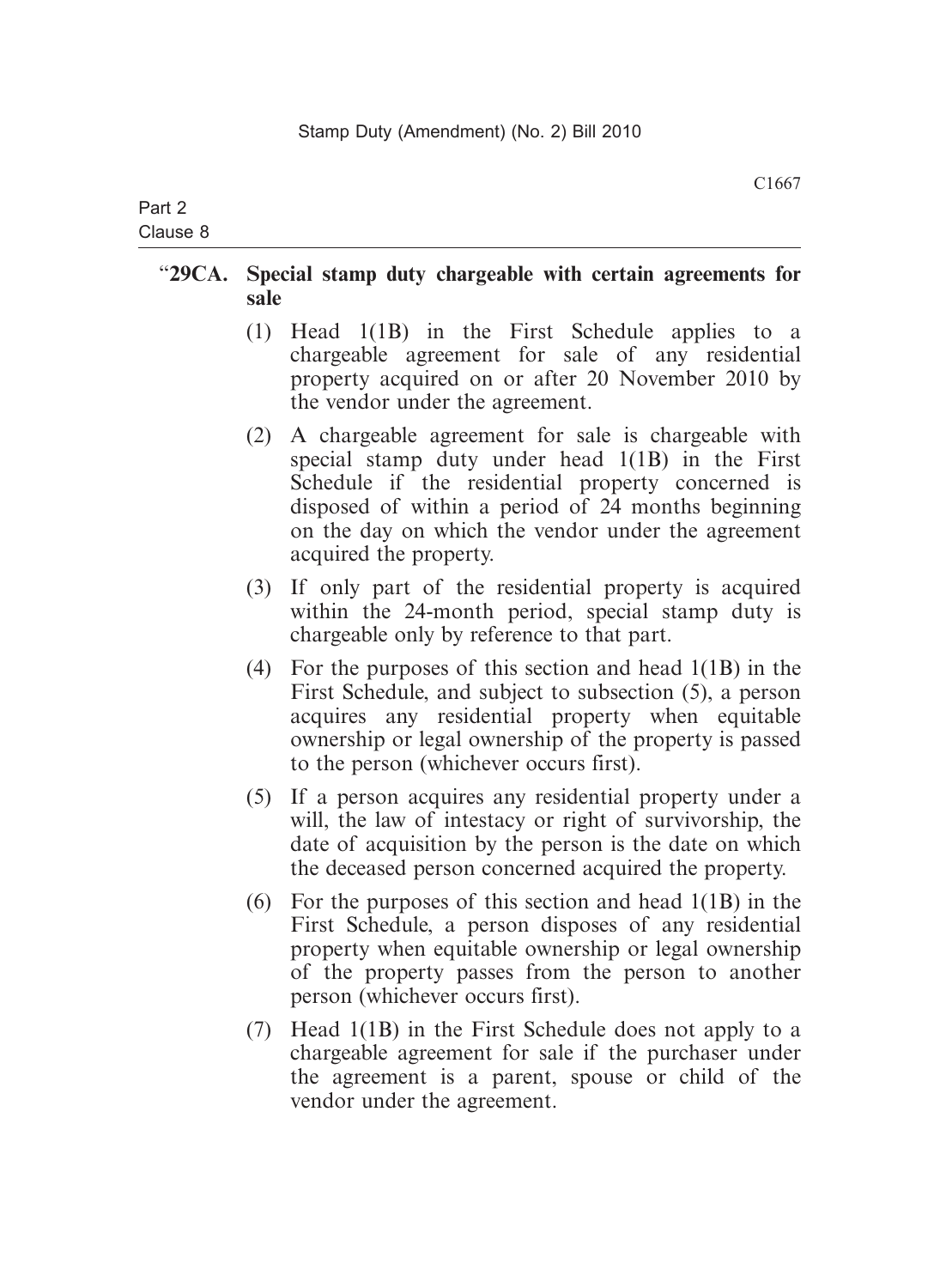| Part 2   |  |  |
|----------|--|--|
| Clause 9 |  |  |

- (8) Head 1(1B) in the First Schedule does not apply to a chargeable agreement for sale if the residential property in respect of which the agreement is made relates solely to—
	- (a) a bankrupt's estate; or
	- (b) the property of a company which is being wound up by the Court of First Instance under section 177(1)(d) of the Companies Ordinance (Cap. 32).
- (9) The special stamp duty chargeable with a chargeable agreement for sale under head 1(1B) in the First Schedule is in addition to any other stamp duty with which the agreement is chargeable.
- (10) If an instrument is not chargeable with stamp duty under head 1(1A) in the First Schedule, it is not chargeable with special stamp duty under head 1(1B) in that Schedule.".

# **9. Section 29D amended (Conveyances on sale of residential property)**

(1) Section 29D(2)(b)(i), after "head  $1(1)$ "-

# **Add**

"and (if applicable) (1AA)".

(2) Section 29D(3)(a), after "head  $1(1)$ "—

# **Add**

"and (if applicable) (1AA)".

(3) Section 29D(3)(b), after "head 1(1)"—

# **Add**

"and (if applicable) (1AA)".

(4) Section 29D(4)(b)—

# **Repeal subparagraph (i)**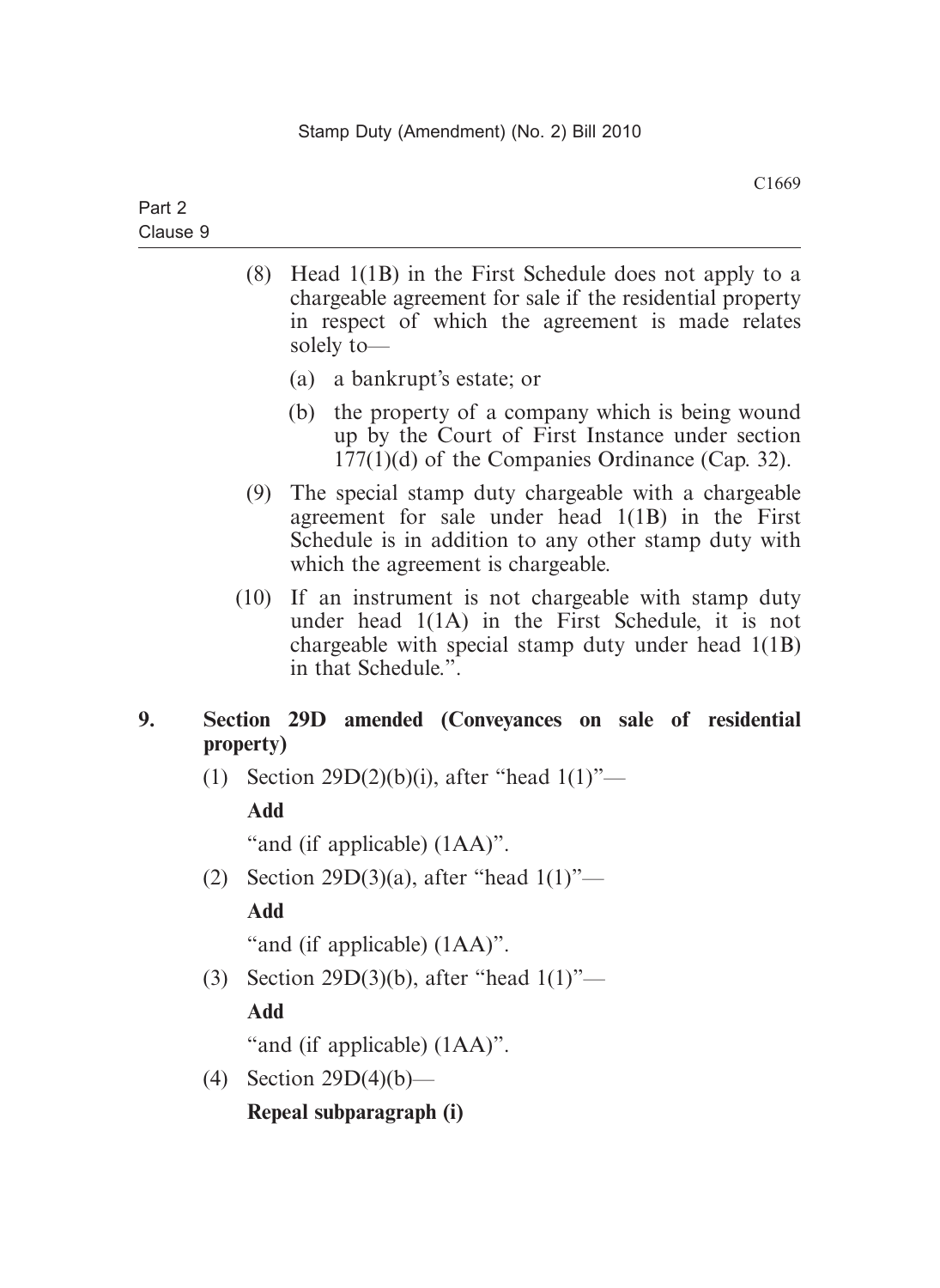#### **Substitute**

"(i) the Collector may refuse to stamp the conveyance.".

(5) Section  $29D(5)(b)$ — **Repeal subparagraph (i) Substitute**

"(i) the Collector may refuse to stamp the conveyance.".

#### **10. Section 29DA added**

After section 29D—

**Add**

#### "**29DA. Special stamp duty chargeable with certain conveyances on sale**

- (1) Head 1(1AA) in the First Schedule applies to a conveyance on sale of any residential property acquired on or after 20 November 2010 by the transferor under the conveyance.
- (2) A conveyance on sale is chargeable with special stamp duty under head 1(1AA) in the First Schedule if the residential property concerned is disposed of within a period of 24 months beginning on the day on which the transferor under the conveyance acquired the property.
- (3) If only part of the residential property is acquired within the 24-month period, special stamp duty is chargeable only by reference to that part.
- (4) If a conveyance on sale of residential property is executed in pursuance of a chargeable agreement for sale within 24 months after the date of the agreement, and is in favour of a person named in the agreement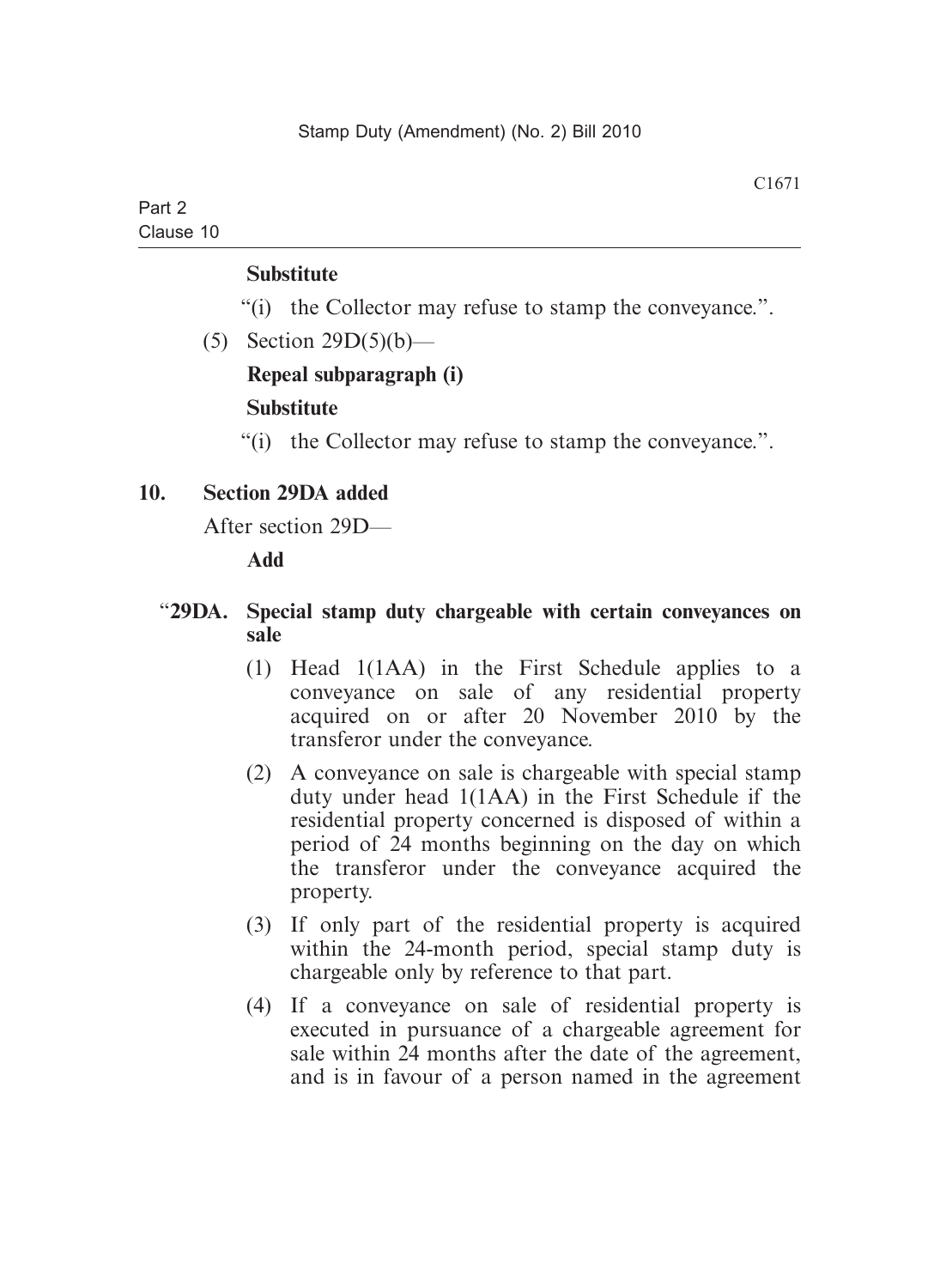as the purchaser and another person who is not so named, then—

- (a) if the agreement is duly stamped, the conveyance is chargeable with special stamp duty under head 1(1AA) in the First Schedule, less a fraction of the special stamp duty representing the proportion of the property that is vested in the person named in the agreement as the purchaser; or
- (b) if the agreement is not so stamped, the Collector may refuse to stamp the conveyance.
- (5) If a conveyance on sale of residential property is executed in pursuance of a chargeable agreement for sale within 24 months after the date of the agreement, and is in favour of one or some (but not all) of the persons named in the agreement as the purchaser or purchasers, then—
	- (a) if the agreement is duly stamped, the conveyance is chargeable with special stamp duty under head 1(1AA) in the First Schedule, less a fraction of the special stamp duty representing the proportion of the property that, according to the agreement, was to be conveyed to the person or persons in whose favour the conveyance was executed; or
	- (b) if the agreement is not so stamped, the Collector may refuse to stamp the conveyance.
- (6) For the purposes of the calculation of special stamp duty chargeable under subsections (4) and (5)—
	- (a) the residential property is deemed to have been acquired at the date of the agreement and disposed of at the date of the conveyance;
	- (b) joint tenants are treated as having equal undivided shares in the residential property.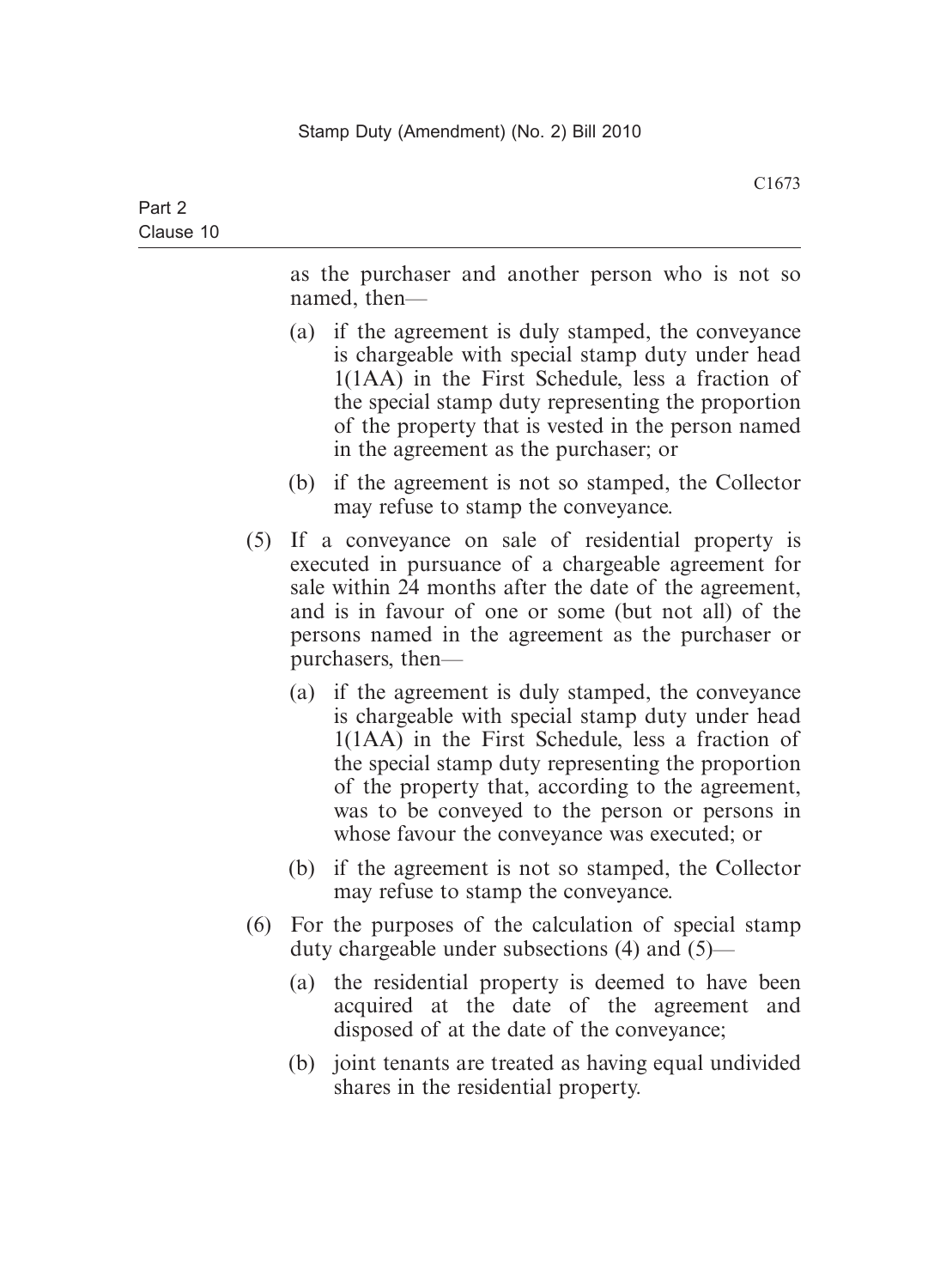- (7) For the purposes of this section and head 1(1AA) in the First Schedule, and subject to subsection (8), a person acquires any residential property when equitable ownership or legal ownership of the property is passed to the person (whichever occurs first).
- (8) If a person acquires any residential property under a will, the law of intestacy or right of survivorship, the date of acquisition by the person is the date on which the deceased person concerned acquired the property.
- (9) For the purposes of this section and head 1(1AA) in the First Schedule, a person disposes of any residential property when equitable ownership or legal ownership of the property passes from the person to another person (whichever occurs first).
- (10) Head 1(1AA) in the First Schedule does not apply to a conveyance on sale if the person to whom the residential property is vested or transferred under the conveyance is a parent, spouse or child of the transferor under the conveyance.
- (11) Head 1(1AA) in the First Schedule does not apply to a conveyance on sale if the residential property in respect of which the conveyance is made relates solely  $to$ —
	- (a) a bankrupt's estate; or
	- (b) the property of a company which is being wound up by the Court of First Instance under section 177(1)(d) of the Companies Ordinance (Cap. 32).
- (12) The special stamp duty chargeable with a conveyance on sale under head 1(1AA) in the First Schedule is in addition to any other stamp duty with which the conveyance is chargeable.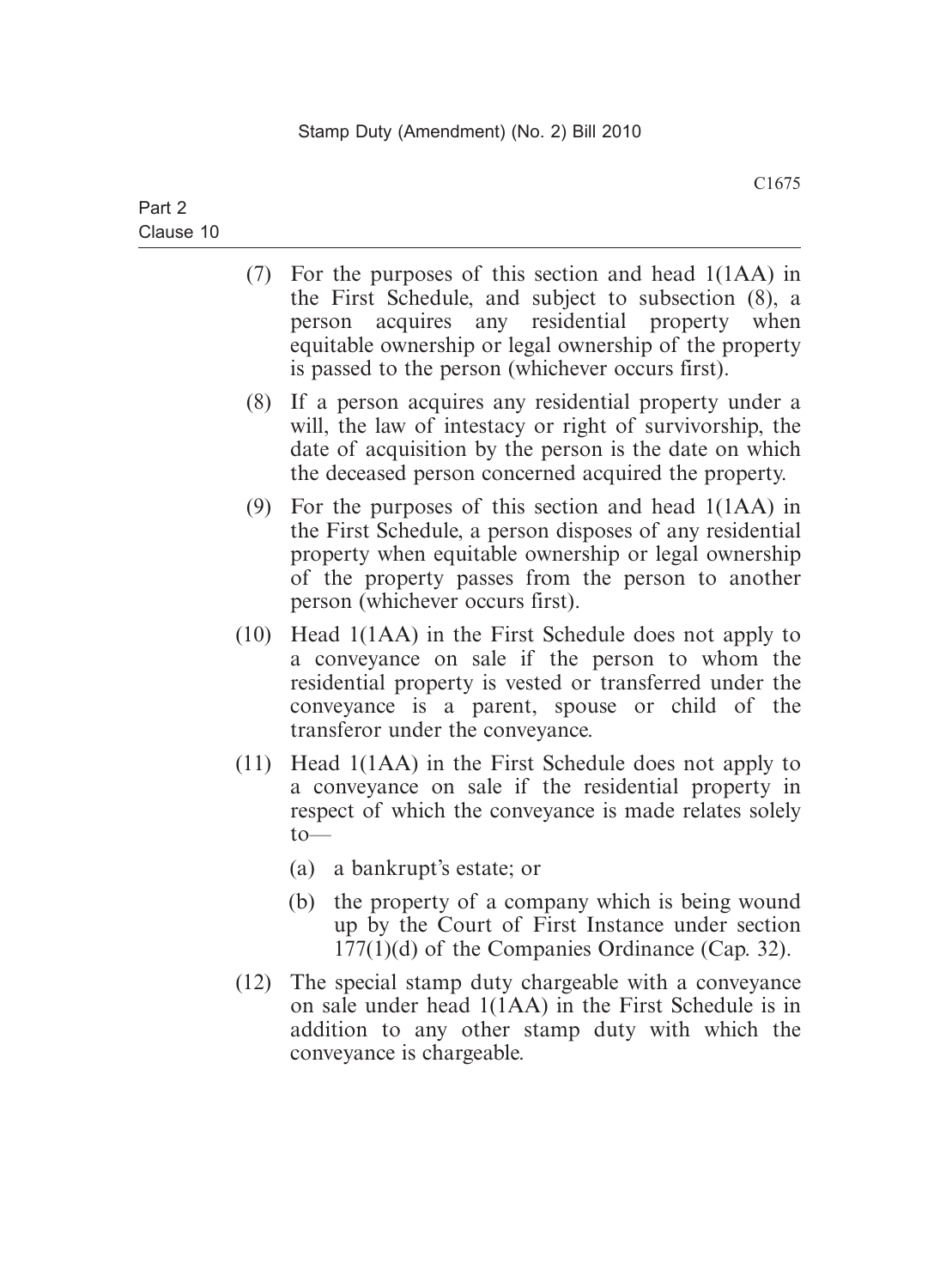- (13) If an instrument is not chargeable with stamp duty under head 1(1) in the First Schedule, it is not chargeable with special stamp duty under head 1(1AA) in that Schedule.
- (14) In this section—
- *transferor* (轉讓方), in relation to a conveyance on sale of residential property, means the person from whom the property is transferred or divested under the conveyance.".

#### **11. Section 29H amended (Exemptions and relief)**

Section 29H(3)(a), after "head 1(1A)"—

**Add**

"and  $(1B)$ ".

**12. Section 45 amended (Relief in case of conveyance from one associated body corporate to another)**

Section 45(1), after "1(1),"—

**Add**

" $1(1AA)$ ".

#### **13. Section 68 added**

Before the First Schedule—

**Add**

#### "**68. Transitional provision for Stamp Duty (Amendment) (No. 2) Ordinance 2010**

If, but for this section, the time for stamping of any instrument chargeable with special stamp duty falls before the day on which the Stamp Duty (Amendment) (No. 2) Ordinance 2010 ( of 2010) was published in the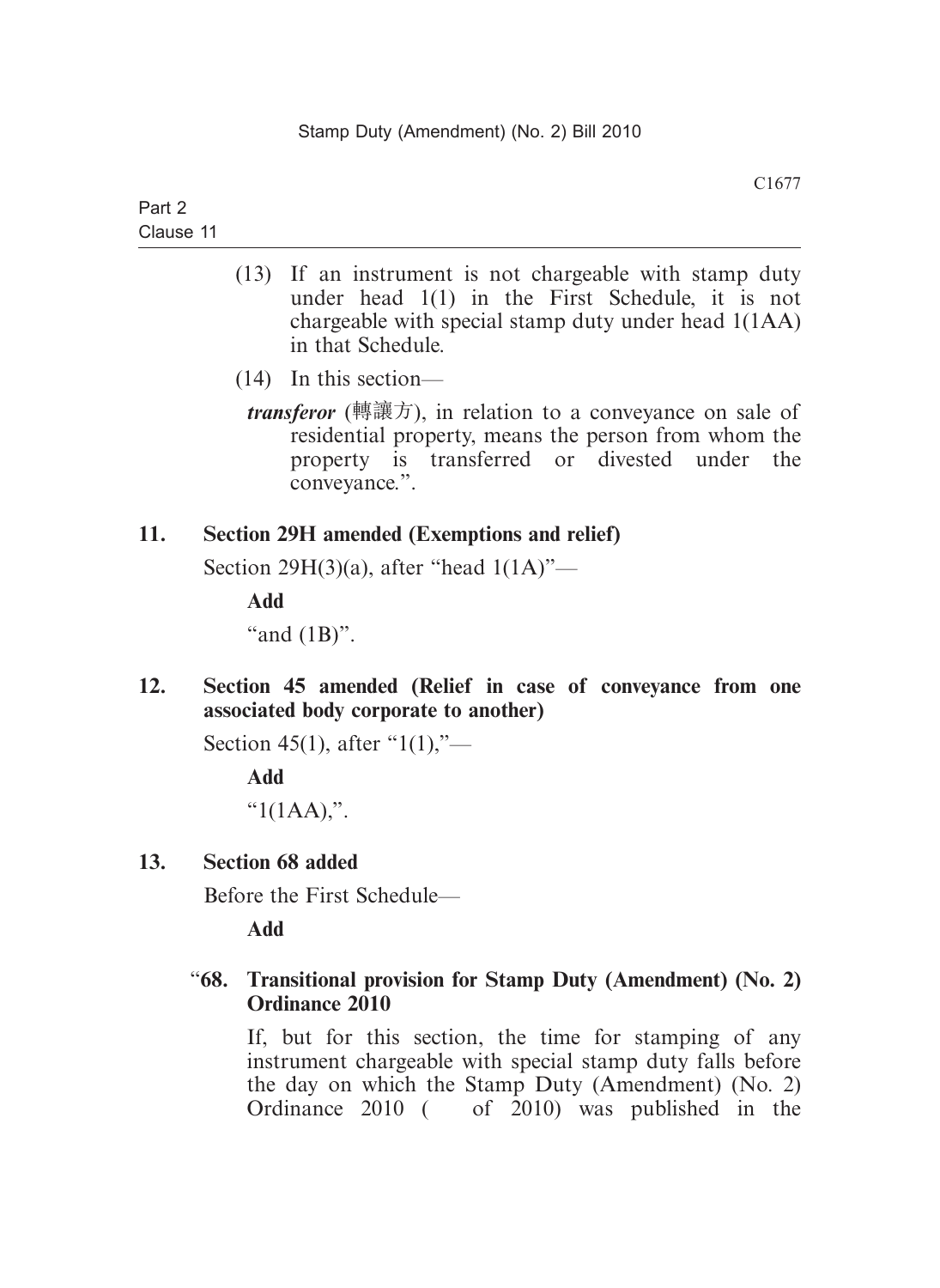# Part 2

Clause 14

Gazette, that time for stamping is to be replaced by a period of 30 days commencing immediately after that day.".

#### **14. First Schedule amended**

(1) First Schedule—

#### **Repeal**

"[ss. 4, 5, 5A, 19, 20, 29, 29A, 29C, 29D, 29G, 29H, 29I, 30, 45 & 47B]"

#### **Substitute**

"[ss. 2, 4, 5, 5A, 13, 18D, 19, 19A, 20, 29, 29A, 29C, 29CA, 29D, 29DA, 29G, 29H, 30, 44, 45 & 47B & 2nd Sch.]".

(2) First Schedule, after head 1(1)—

**Add**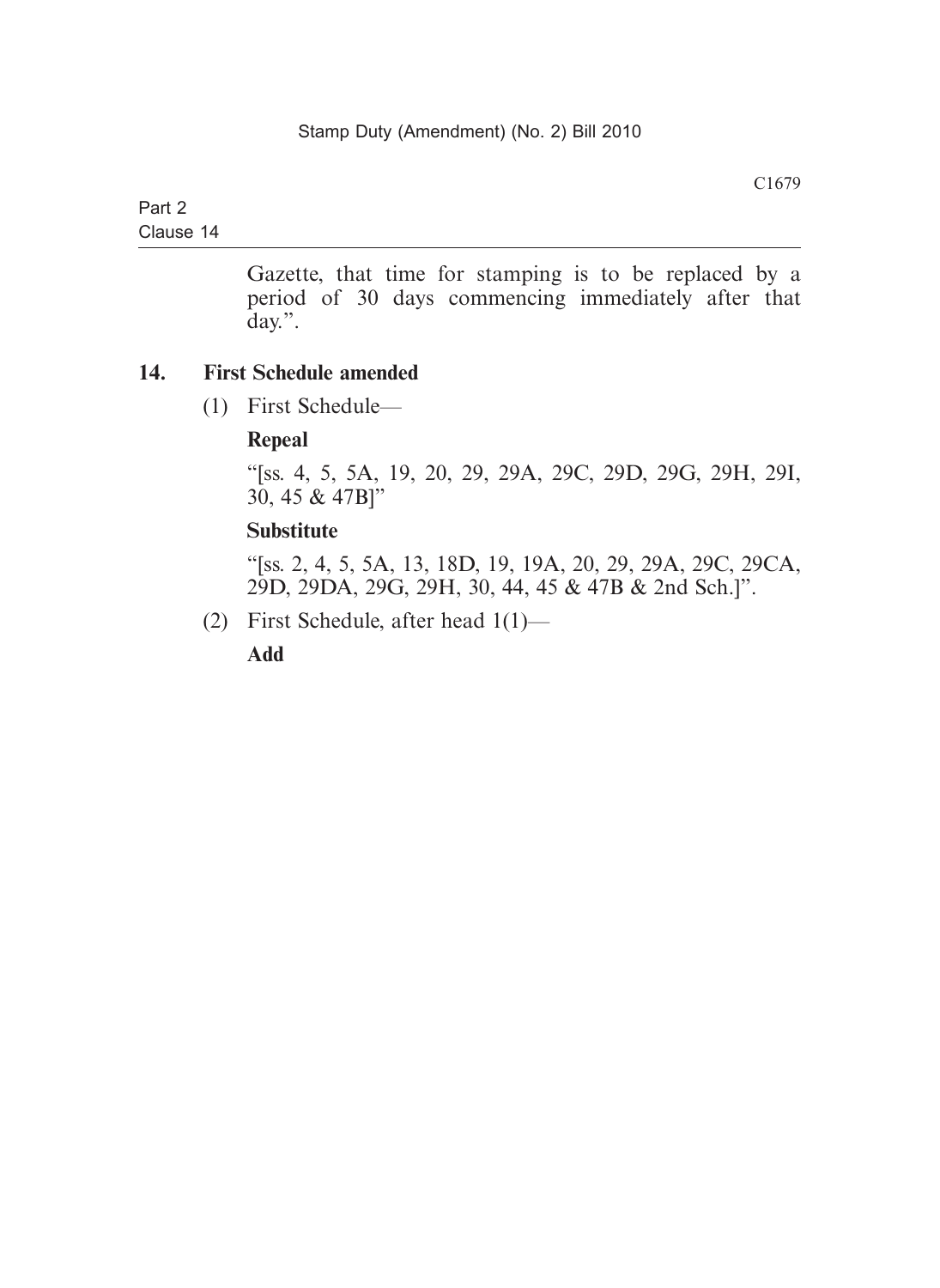| " $(1AA)$ | <b>CONVEYANCE ON SALE</b><br><b>CHARGEABLE</b><br><b>WITH</b><br><b>SPECIAL STAMP DUTY</b>                                                                                                                         |     |           |                                                                                                  |
|-----------|--------------------------------------------------------------------------------------------------------------------------------------------------------------------------------------------------------------------|-----|-----------|--------------------------------------------------------------------------------------------------|
| (a)       | if the residential property is<br>disposed of within a period<br>of 6 months beginning on<br>the day on which it was<br>acquired                                                                                   |     |           | (A) (a) $15%$ of the<br>amount<br>or<br>value of the<br>consideration                            |
| (b)       | if the residential property is<br>disposed of within a period<br>of 12 months beginning on<br>the day on which it was<br>acquired, but after<br>the<br>expiry of a period of 6<br>months beginning on that<br>day  |     |           | (b) $10\%$ of the<br>amount<br>or<br>value of the<br>consideration                               |
| (c)       | if the residential property is<br>disposed of within a period<br>of 24 months beginning on<br>the day on which it was<br>acquired, but after<br>the<br>expiry of a period of 12<br>months beginning on that<br>day |     |           | (c) $5\%$ of the<br>amount<br>or<br>value of the<br>consideration                                |
|           |                                                                                                                                                                                                                    | (B) | to<br>(1) | The same time as<br>that which applies<br>a conveyance<br>on sale specified<br>sub-head<br>under |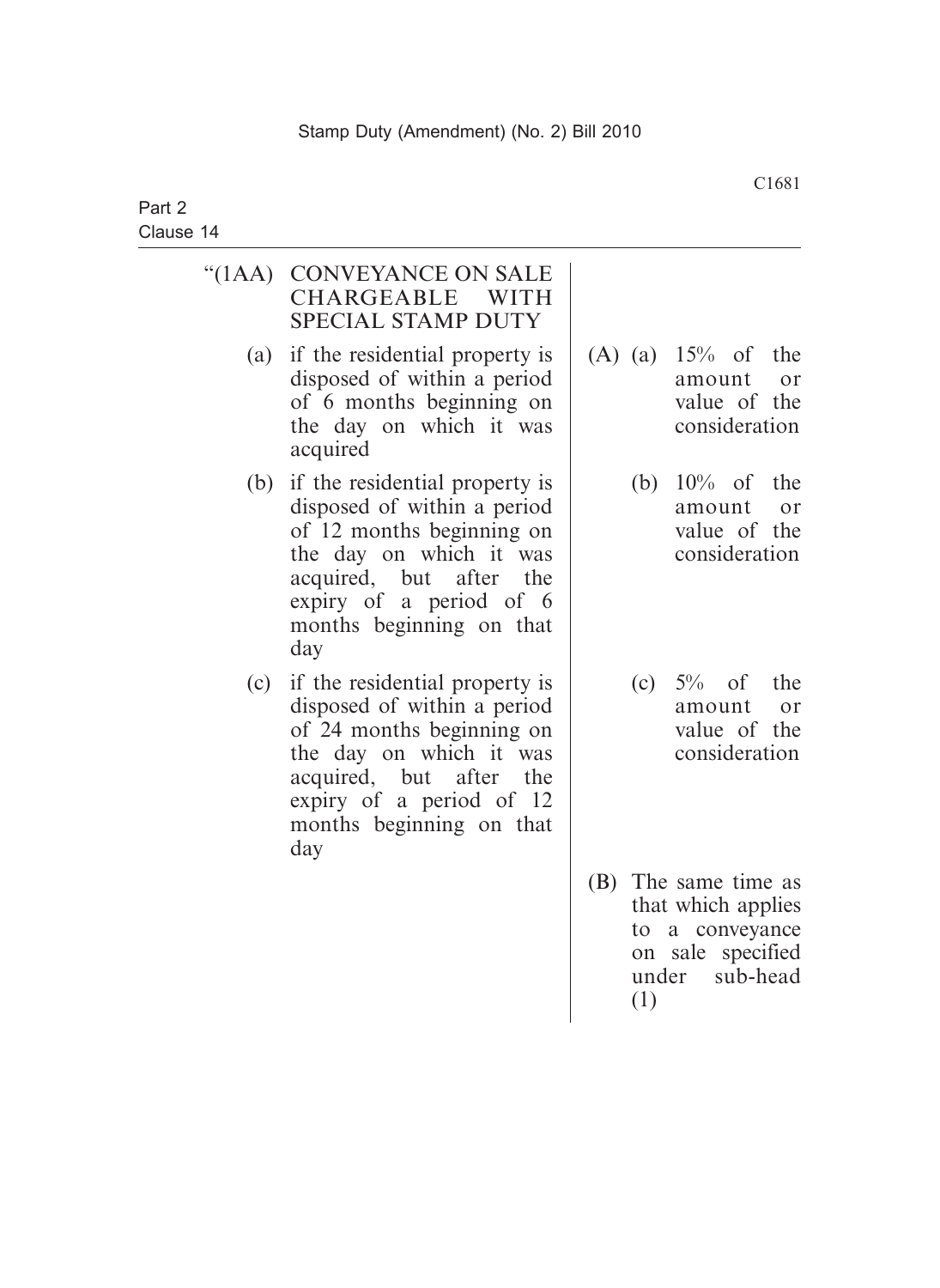| Part 2    |                                                                                                                                                                                                                                                                                                                                                                                                                                                                                             |                                                                                                                                        |
|-----------|---------------------------------------------------------------------------------------------------------------------------------------------------------------------------------------------------------------------------------------------------------------------------------------------------------------------------------------------------------------------------------------------------------------------------------------------------------------------------------------------|----------------------------------------------------------------------------------------------------------------------------------------|
| Clause 14 |                                                                                                                                                                                                                                                                                                                                                                                                                                                                                             |                                                                                                                                        |
|           |                                                                                                                                                                                                                                                                                                                                                                                                                                                                                             | (C) The same parties<br>as those who are<br>liable<br>in respect<br>of a conveyance<br>on sale specified<br>under sub-head<br>$(1)$ ". |
|           | Note 1<br>This sub-head is subject<br>to<br>section 29DA                                                                                                                                                                                                                                                                                                                                                                                                                                    |                                                                                                                                        |
|           | Note 2<br>(a) If only part of<br>the<br>residential property<br>is<br>disposed of within a period<br>specified in the first column<br>of this sub-head, the special<br>stamp duty chargeable<br>this sub-head is<br>under<br>the percentage (specified)<br>opposite to that period) of<br>the amount or value of the<br>consideration for that part<br>as indicated by the parties<br>to the conveyance concerned<br>the<br>Collector<br>$\int$ <i>part</i><br>to<br><i>consideration</i> ) |                                                                                                                                        |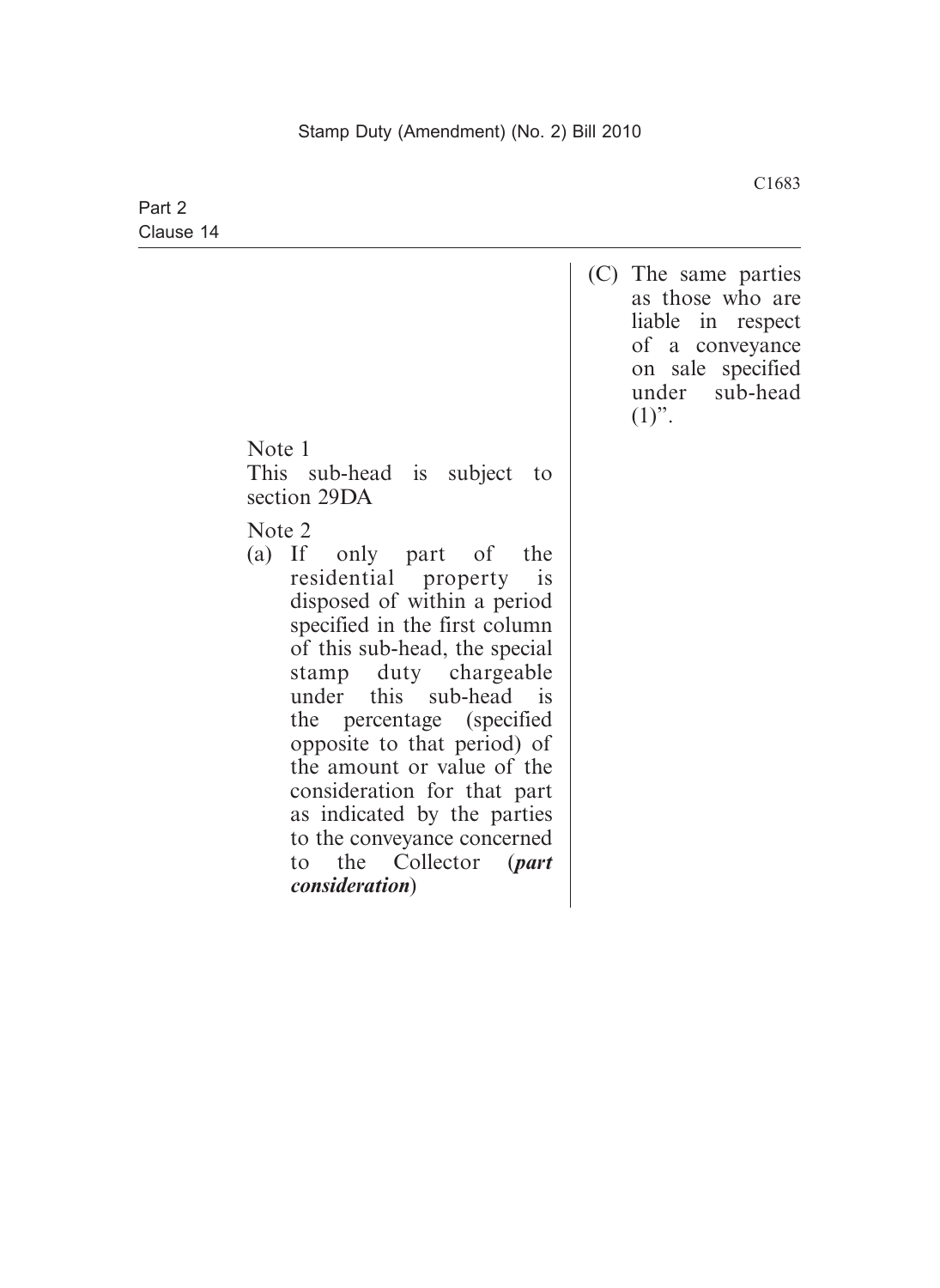- (b) If different parts of the residential property are disposed of within different periods specified in the first column of this sub-head, the special stamp duty chargeable with any of those parts under this subhead is the percentage (specified opposite to the period applicable to that part) of the amount or value of the consideration for that part as indicated by the parties to the conveyance concerned to the Collector (*part consideration*), and the special stamp duty chargeable with the property under this sub-head is the total of the special stamp duty chargeable with those parts
- (c) If the Collector is of the opinion that the part consideration does not represent the value of the part concerned, the Collector may substitute that value for the part consideration for the purpose of the calculation of special stamp duty chargeable under this subhead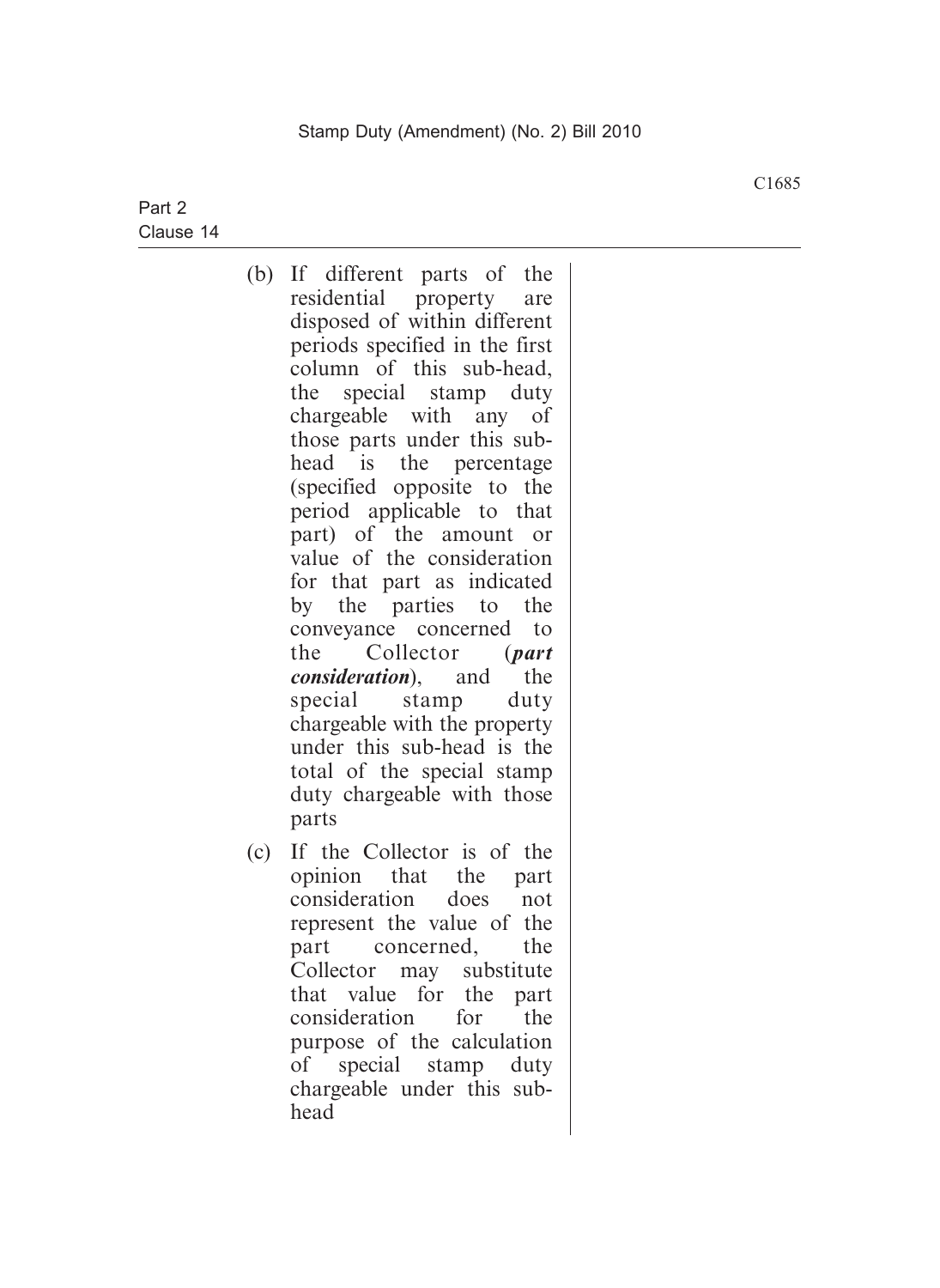|     | Note 3<br>Notes 2, 3 and 4 to head $1(1)$<br>apply to special stamp duty<br>chargeable under this sub-head<br>as they apply to stamp duty<br>chargeable under head $1(1)$                                                                                                                         |
|-----|---------------------------------------------------------------------------------------------------------------------------------------------------------------------------------------------------------------------------------------------------------------------------------------------------|
| (3) | First Schedule, after head $1(1A)$ —                                                                                                                                                                                                                                                              |
|     | <b>Add</b>                                                                                                                                                                                                                                                                                        |
|     | "(1B) AGREEMENT FOR SALE<br>CHARGEABLE<br>WITH<br><b>SPECIAL STAMP DUTY</b>                                                                                                                                                                                                                       |
|     | (A) (a) $15%$ of the<br>(a) if the residential property is<br>disposed of within a period<br>amount<br>or<br>of 6 months beginning on<br>value of the<br>the day on which it was<br>consideration<br>acquired                                                                                     |
|     | if the residential property is<br>(b)<br>$10\%$ of<br>the<br>(b)<br>disposed of within a period<br>amount<br>or<br>of 12 months beginning on<br>value of the<br>the day on which it was<br>consideration<br>acquired, but after the<br>expiry of a period of 6<br>months beginning on that<br>day |
|     | if the residential property is<br>$5\%$ of the<br>(c)<br>(c)<br>disposed of within a period<br>amount<br>or<br>of 24 months beginning on<br>value of the<br>the day on which it was<br>consideration<br>acquired, but after the<br>expiry of a period of 12<br>months beginning on that<br>day    |
|     |                                                                                                                                                                                                                                                                                                   |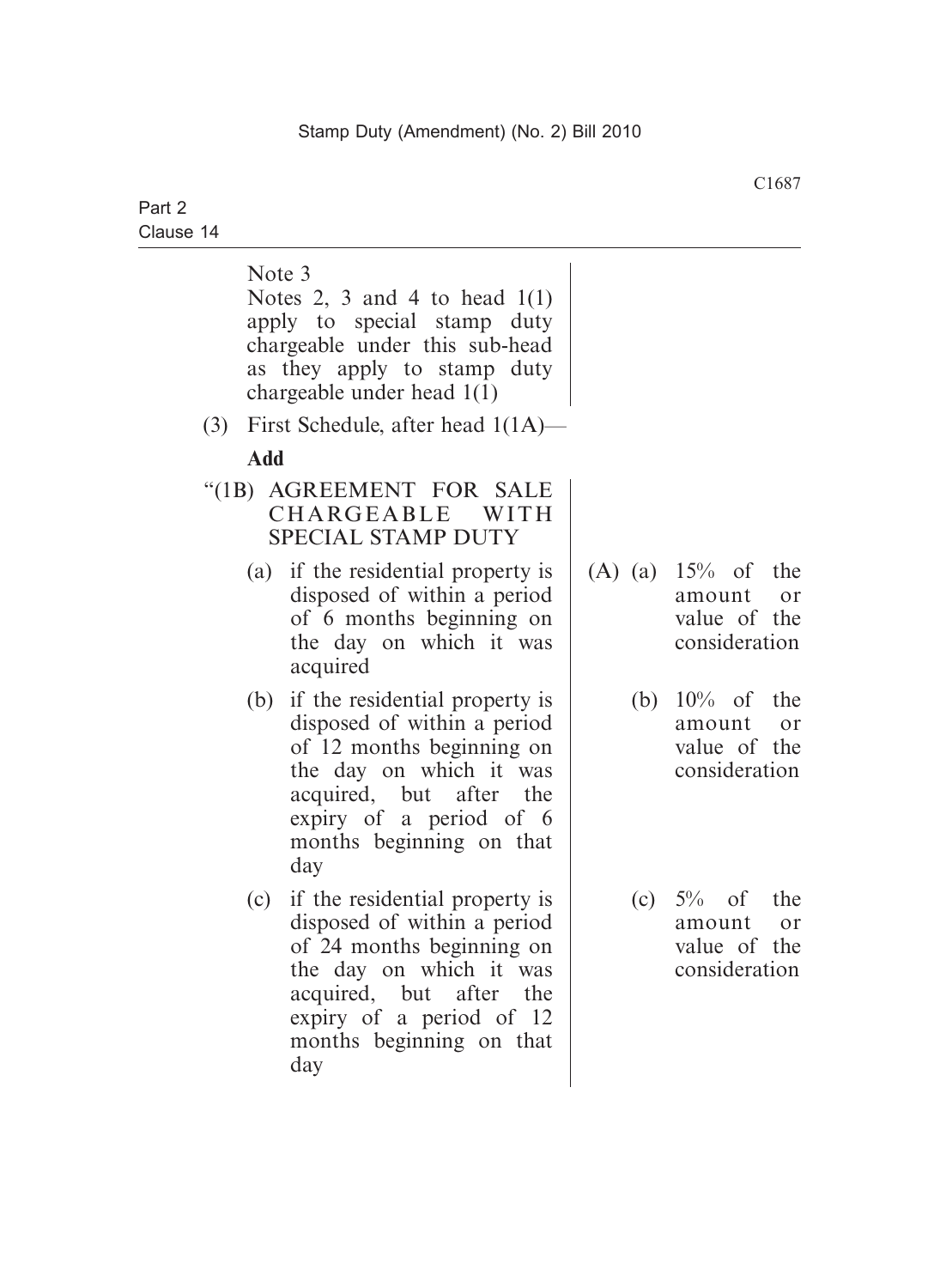|                                                                                                                                                                                                                                                                                                                                                                                                                                                                | (B) The same time as<br>that which applies<br>to an agreement<br>for sale specified<br>under sub-head<br>(1A)                         |
|----------------------------------------------------------------------------------------------------------------------------------------------------------------------------------------------------------------------------------------------------------------------------------------------------------------------------------------------------------------------------------------------------------------------------------------------------------------|---------------------------------------------------------------------------------------------------------------------------------------|
|                                                                                                                                                                                                                                                                                                                                                                                                                                                                | (C) The same parties<br>as those who are<br>liable in respect<br>of an agreement<br>for sale specified<br>under sub-head<br>$(1A)$ ". |
| Note 1<br>This sub-head is subject<br>to<br>section 29CA                                                                                                                                                                                                                                                                                                                                                                                                       |                                                                                                                                       |
| Note 2<br>(a) If only part of the<br>residential property is<br>disposed of within a period<br>specified in the first column<br>of this sub-head, the special<br>stamp duty chargeable<br>this sub-head is<br>under<br>the percentage (specified)<br>opposite to that period) of<br>the amount or value of the<br>consideration for that part<br>as indicated by the parties<br>to the agreement concerned<br>to the Collector (part<br><i>consideration</i> ) |                                                                                                                                       |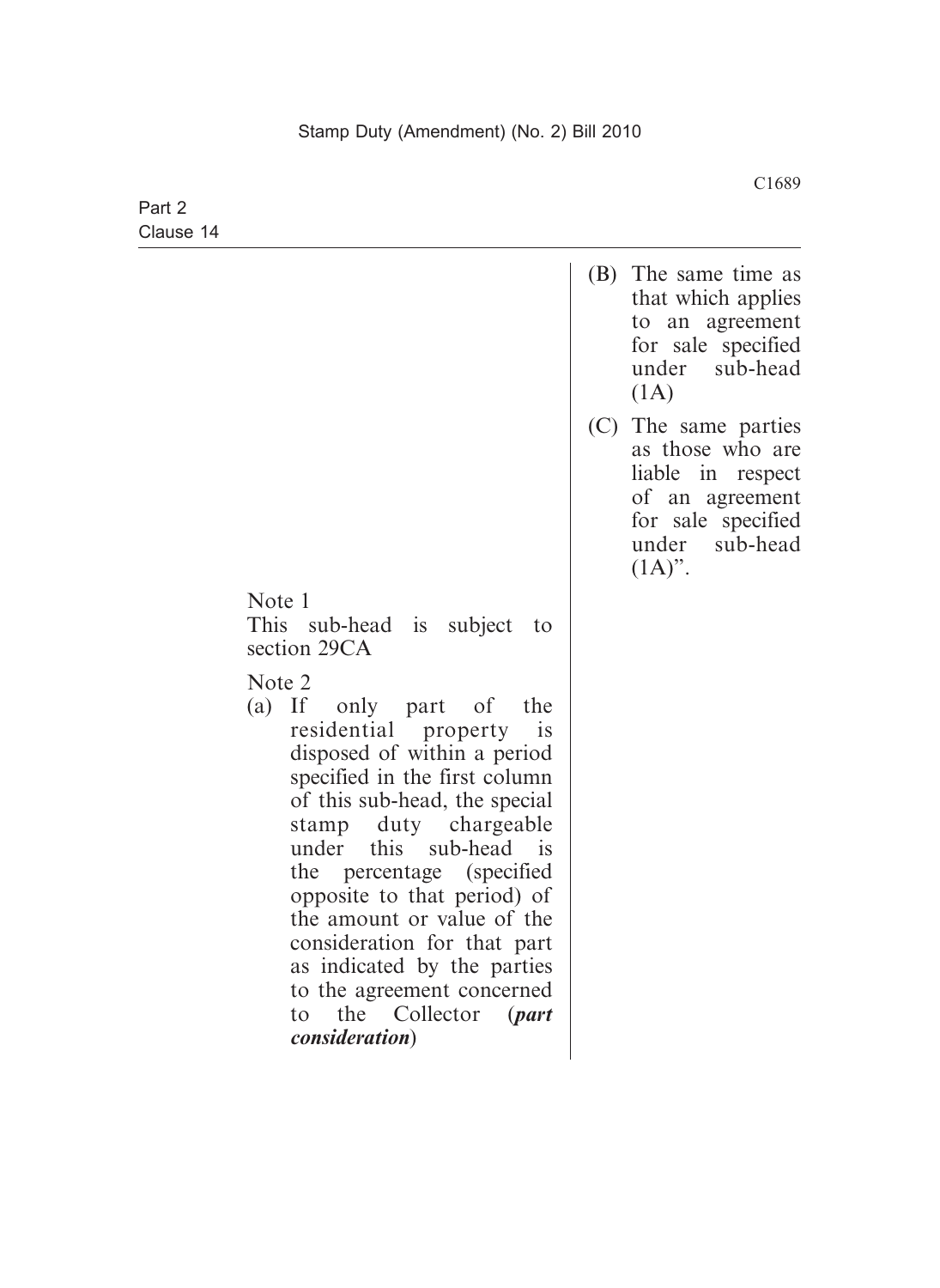- (b) If different parts of the residential property are disposed of within different periods specified in the first column of this sub-head, the special stamp duty chargeable with any of those parts under this subhead is the percentage (specified opposite to the period applicable to that part) of the amount or value of the consideration for that part as indicated by the parties to the agreement concerned to the Collector (*part consideration*), and the special stamp duty chargeable with the property under this sub-head is the total of the special stamp duty chargeable with those parts
- (c) If the Collector is of the opinion that the part consideration does not represent the value of the part concerned, the Collector may substitute that value for the part consideration for the purpose of the calculation of special stamp duty chargeable under this subhead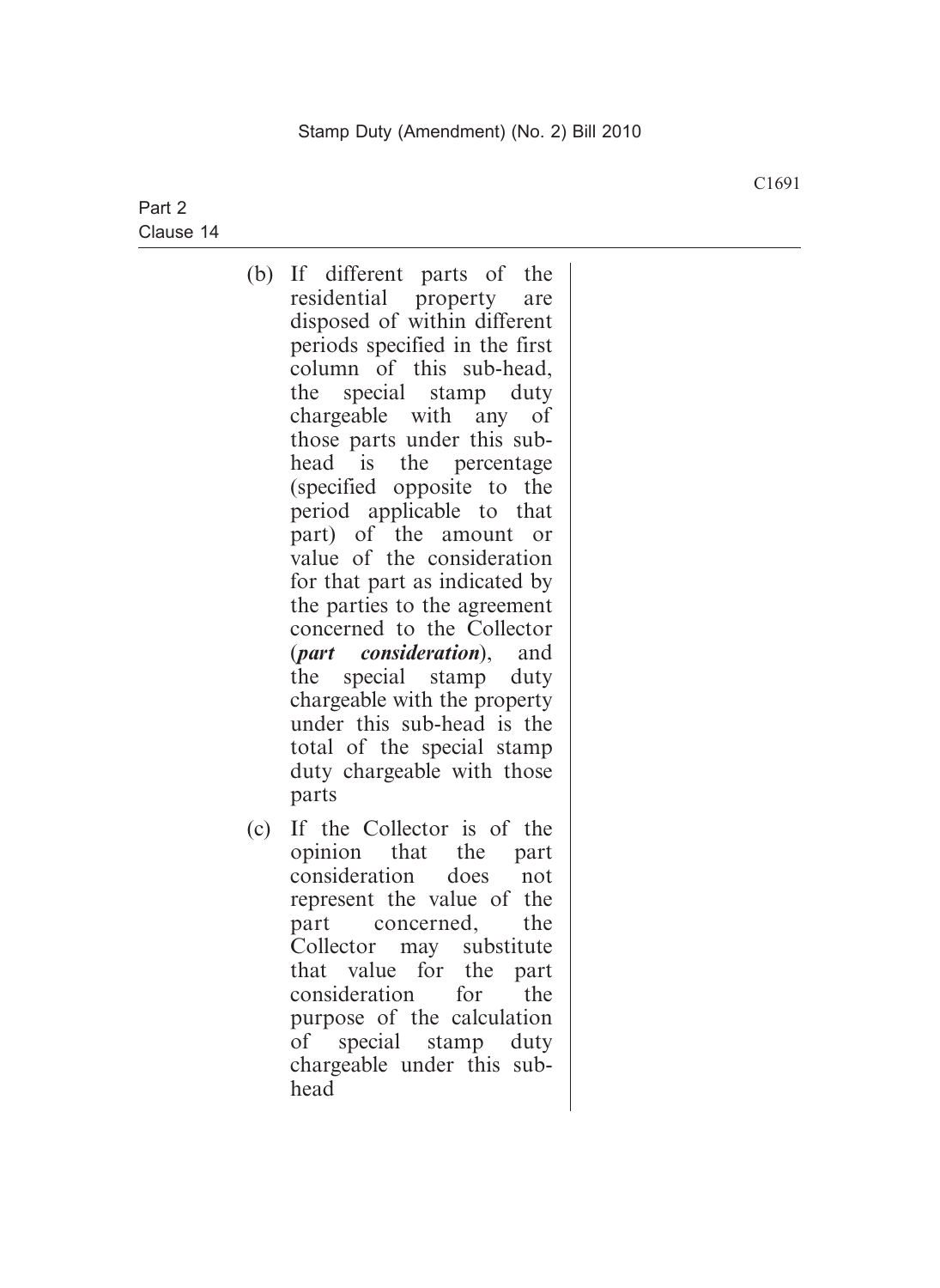Note 3

The Notes to head 1(1A) apply to special stamp duty chargeable under this sub-head as they apply to stamp duty chargeable under head  $1(1A)$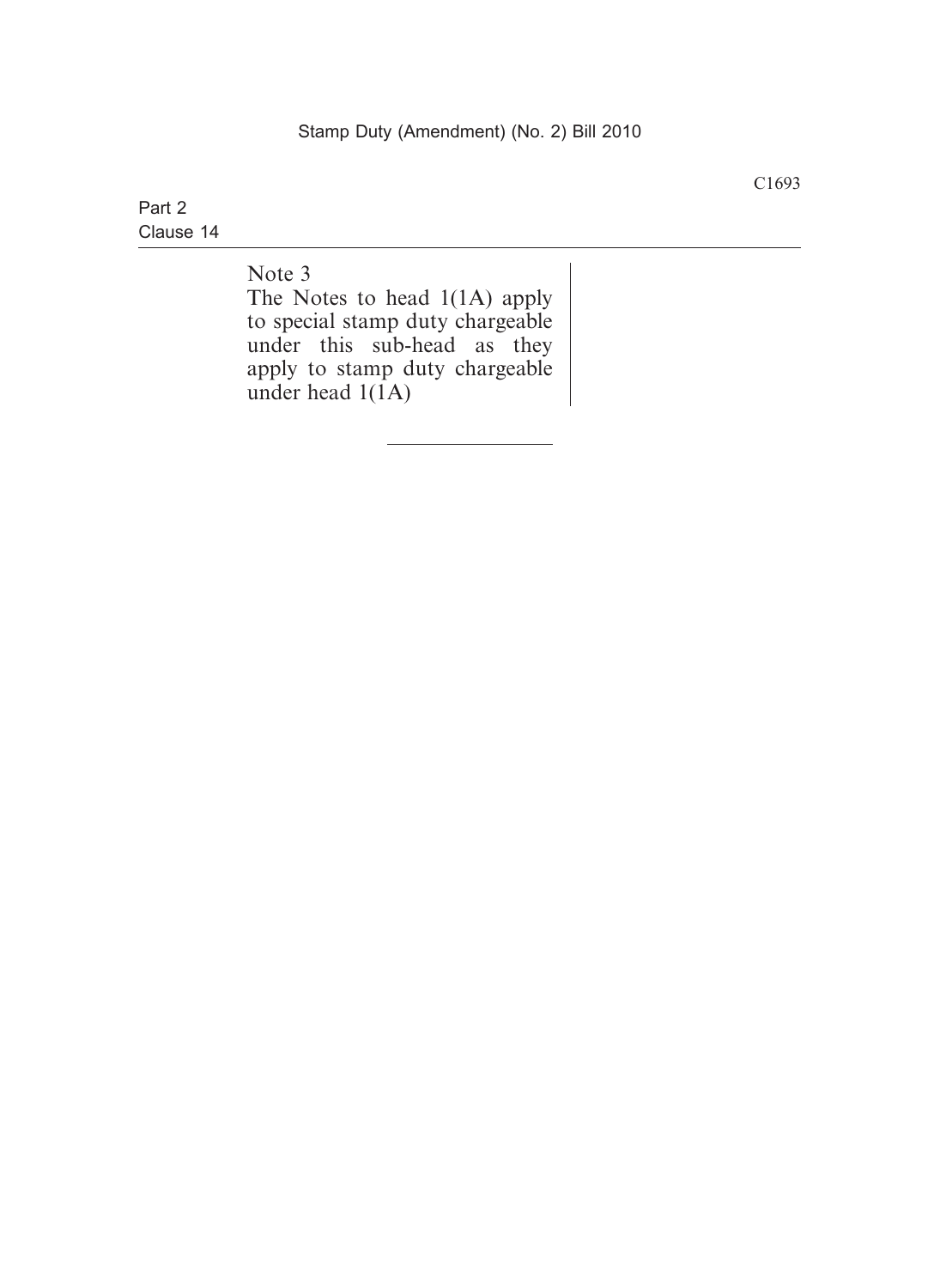# **Part 3**

# **Amendments to Stamp Duty (Specification of Instruments) Notice**

**15. Stamp Duty (Specification of Instruments) Notice amended** The Stamp Duty (Specification of Instruments) Notice (Cap. 117 sub. leg. B) is amended as set out in section 16.

# **16. Schedule amended (Specification of instruments)**

(1) The Schedule, Part 1, item 1, after "head  $1(1)$ "—

**Add**

"or (1AA)".

 (2) The Schedule, Part 1, item 2, after "head 1(1A)"— **Add**

"or  $(1B)$ ".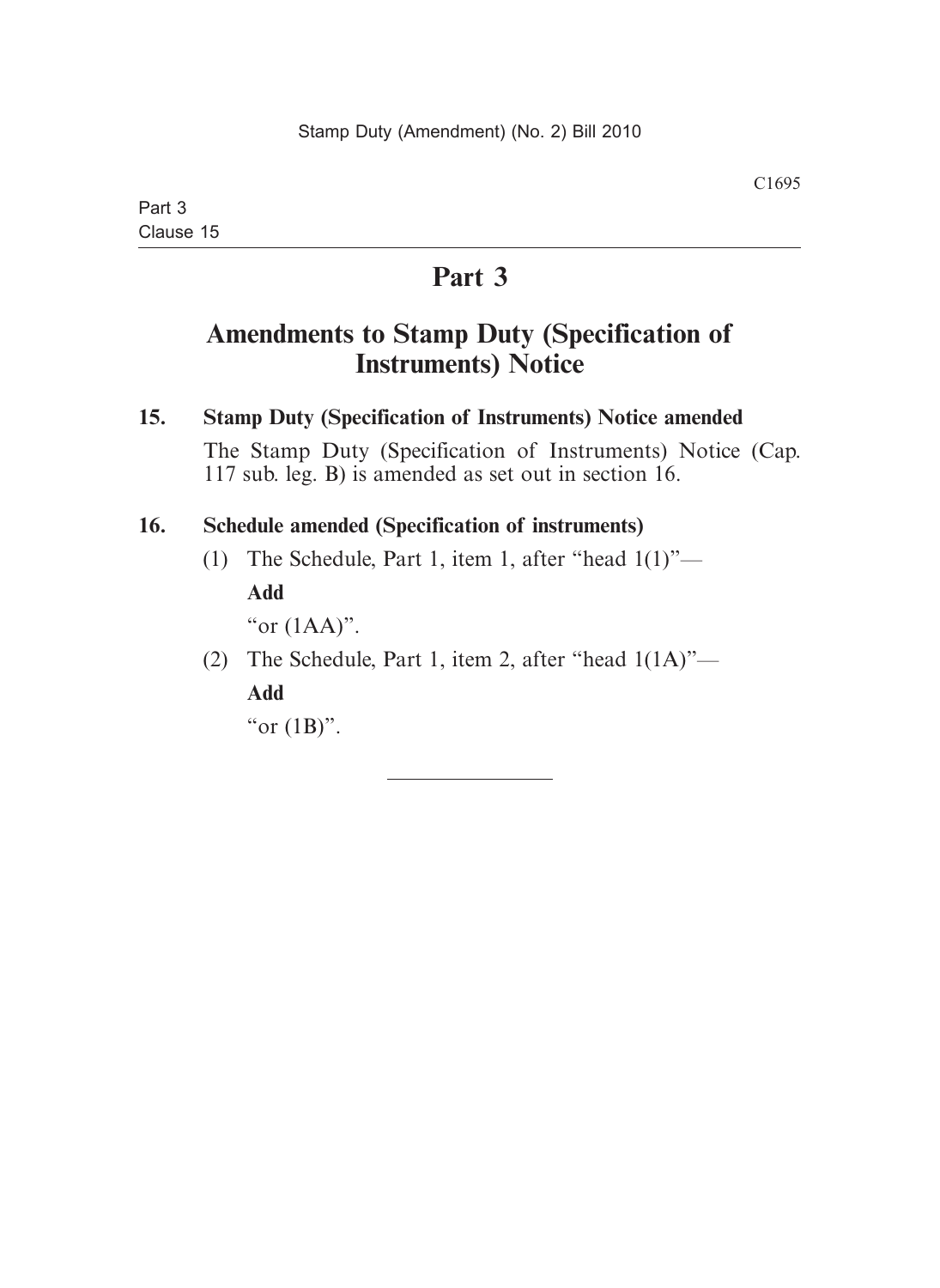# **Part 4**

# **Consequential Amendment**

#### **17. Land Titles Ordinance amended**

The Land Titles Ordinance (Cap. 585) is amended as set out in section 18.

#### **18. Schedule 3 amended (Consequential amendments)**

Schedule 3, section 41(b), new section  $15(3)(aa)(ii)$ —

# **Repeal**

"or is endorsed under section  $29C(13)(a)$ ".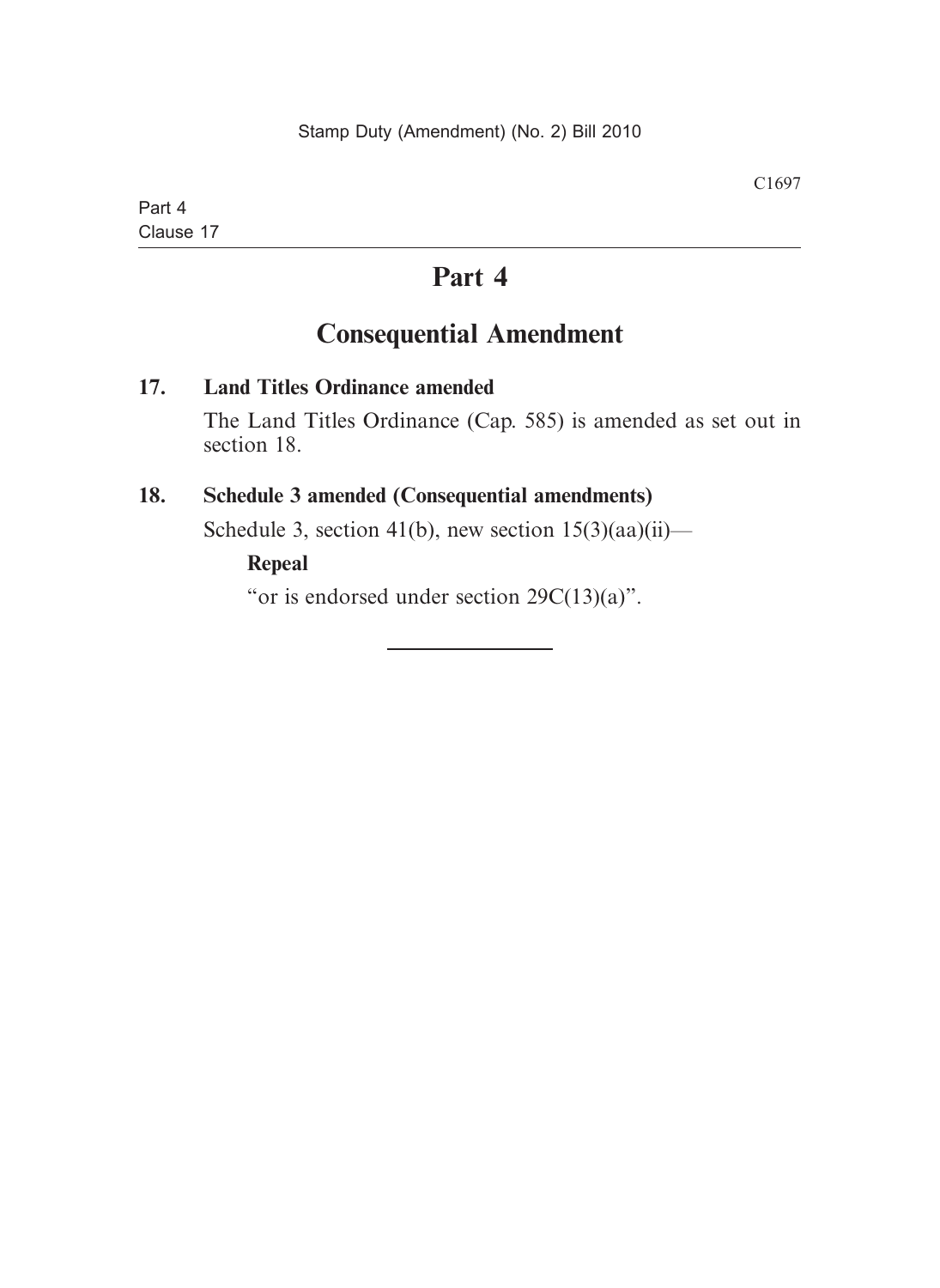# **Explanatory Memorandum**

 The object of this Bill is to amend the Stamp Duty Ordinance (Cap. 117) (*the Ordinance*) to impose a special stamp duty chargeable with an agreement for sale or a conveyance on sale of any residential property if the property has been acquired by the vendor under the agreement or the transferor under the conveyance for 24 months or less. The Bill also cancels the existing arrangements under the Ordinance for the deferral of payment of stamp duty chargeable with certain agreements for sale of residential property.

- 2. Clause 1 sets out the short title and provides for commencement.
- 3. Clause 3 adds a new definition of *special stamp duty*.
- 4. Clauses 4, 7(1) to (9), 9, 11 and 12 amend sections 9, 29C, 29D, 29H and 45 of the Ordinance to extend the application of those sections, which are currently applicable to conveyances on sale or agreements for sale chargeable with stamp duty under head 1(1) or (1A) in the First Schedule to the Ordinance, to conveyances on sale or agreements for sale chargeable with special stamp duty under head 1(1AA) or (1B) in that Schedule.
- 5. Clause 7(10) and (11) amends section 29C of the Ordinance to cancel the existing provisions providing for the deferral of payment of stamp duty chargeable with an agreement for sale made in respect of certain residential property, and to make a transitional provision for the cancellation.
- 6. Clause 8 adds a new section 29CA to impose, subject to certain exceptions, special stamp duty on an agreement for sale made in respect of any residential property that is—
	- (a) acquired by the vendor under the agreement on or after 20 November 2010; and